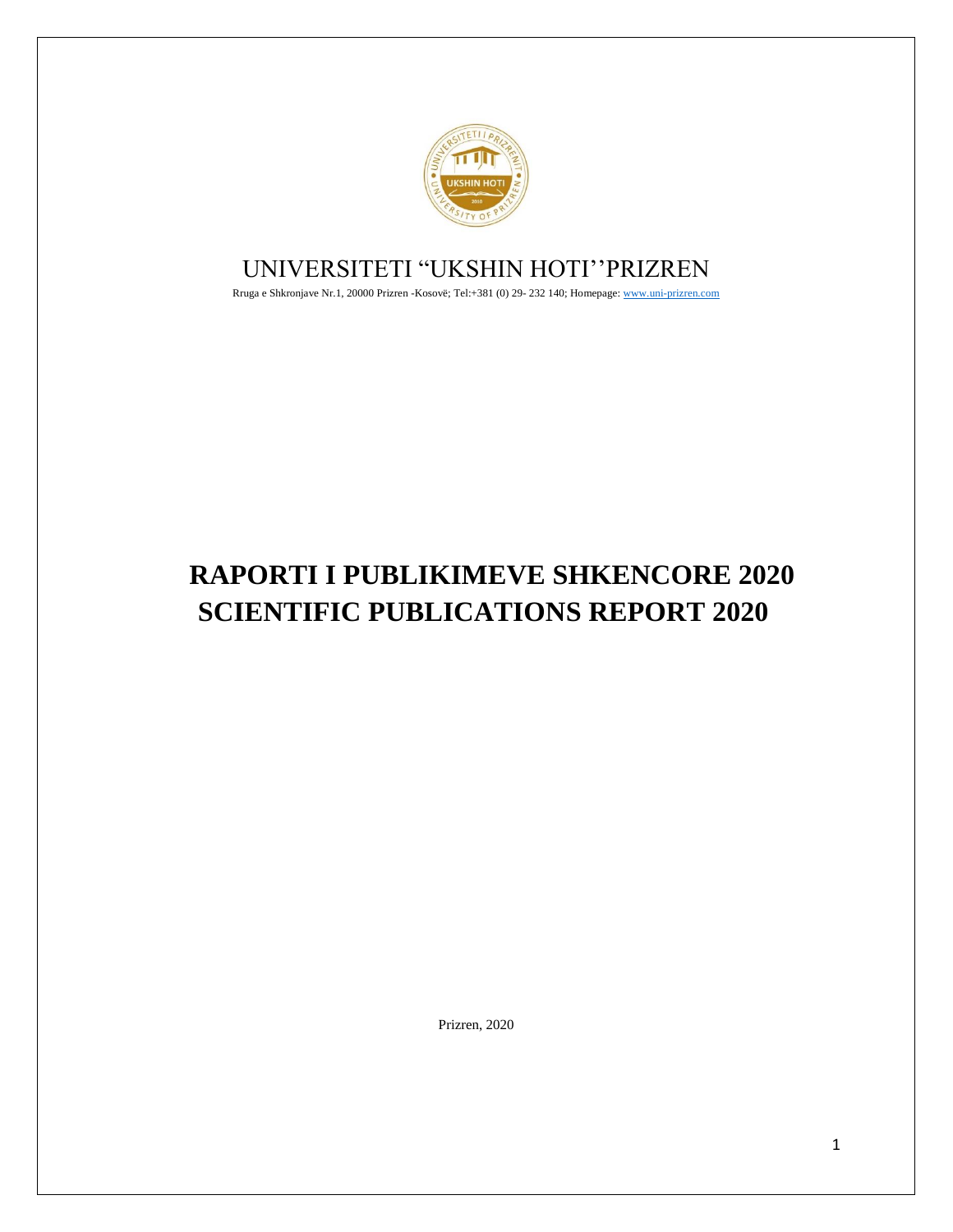## **PËRMBAJTJA**

| • Lista e Publikimeve Shkencore të Fakultetit të Shkencave Kompjuterike Faqe11-13           |
|---------------------------------------------------------------------------------------------|
| • Lista e Publikimeve Shkencore të Fakultetit të Shkencave të Jetës dhe Mjedisit Faqe 14-16 |
|                                                                                             |
|                                                                                             |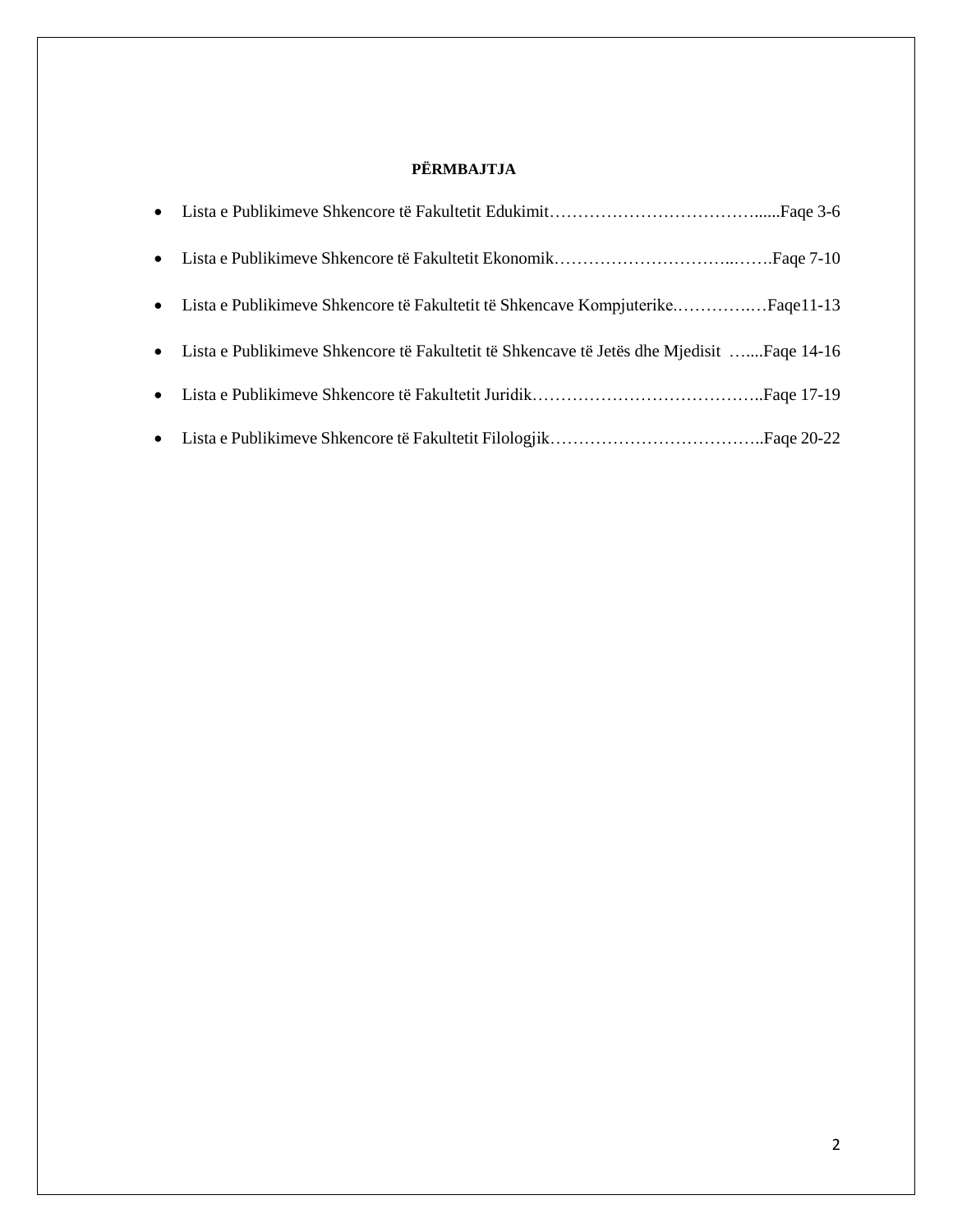## **LISTAT E PUBLIKIMEVE SHKENCORE TË STAFIT AKADEMIK TË RREGULLT TË UNIVERSITETIT "UKSHIN HOTI" PRIZREN, 2020**

### **1. Fakulteti Edukimit**

- **Prof. Ass. Dr. Ajka Aljilji**
- **Prof. Ass. Dr. Bajram Çupi**
- **Prof. Ass. Dr. Elsev Brina Lopar**
- **Prof. Ass. Dr. Fatmir Mehmeti**
- **Prof. Ass. Dr. Munevver Muyo Yildirim**
- **Prof. Ass. Dr. Pranvera Jetishi - Çollaku**
- **Prof. Asoc. Dr. Prof.Asoc.Dr. Ragip Gjoshi**
- **Prof. Asoc. Dr. Rifat Morina**
- **Prof. Ass. Dr. Shemsi Morina**
- **Prof. Ass.Dr Vedat Bajrami**
- **Prof. Asoc. Dr. Soner Yildirim**
- **Prof. Ass. Dr. Serdan Keravan**
- **Ass. Artan Reshani, Phd C.**
- **Ass. Albulena Alidema, Phd C.**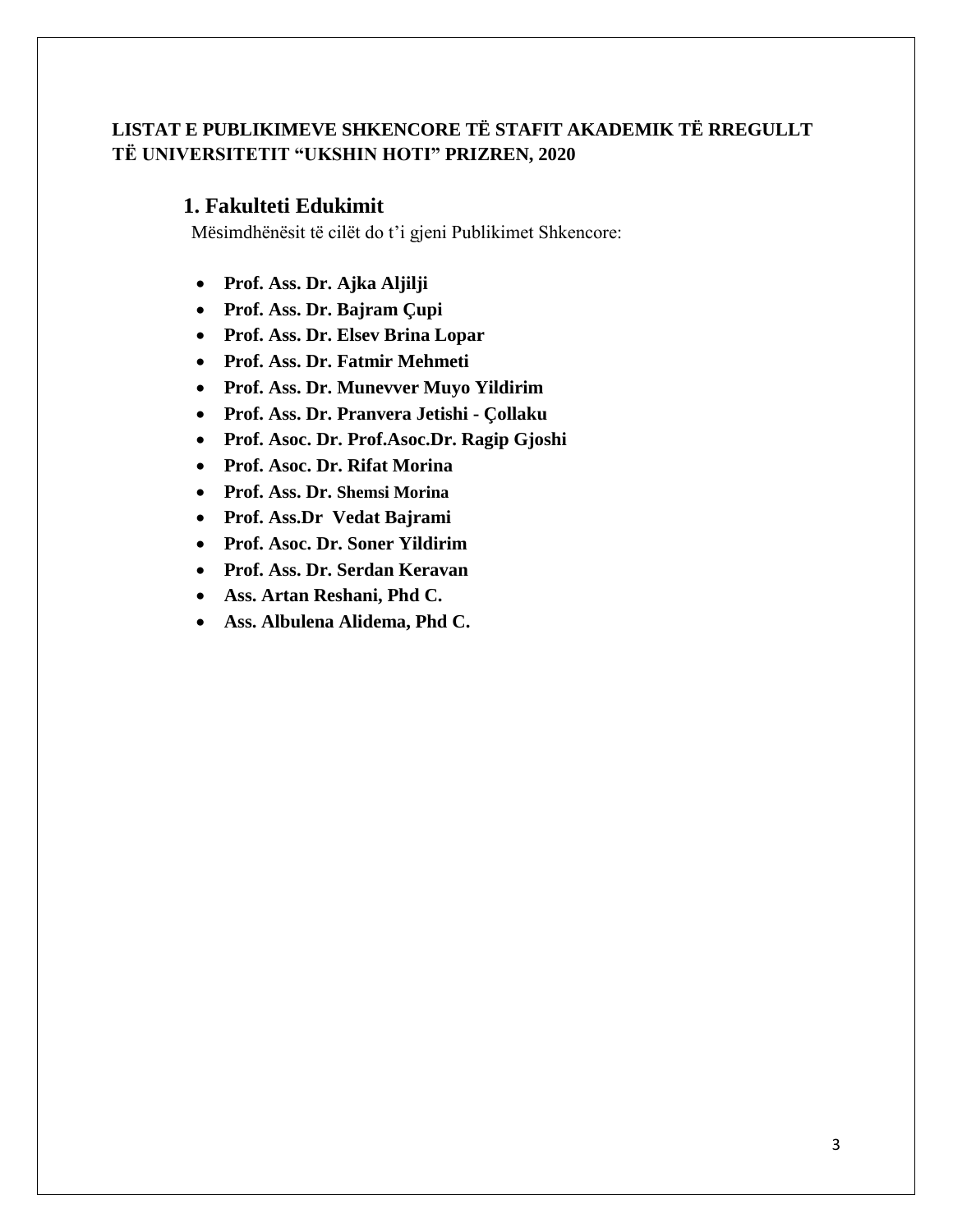# **Fakulteti Edukimit**

| 1. Prof. Ass. Dr. Ajka Aljilji                                                                     |            |                        |                   |                          |                             |
|----------------------------------------------------------------------------------------------------|------------|------------------------|-------------------|--------------------------|-----------------------------|
| Aljilji, A., Mahmutović, O., Basic, H., & Prazina, N. (2020). Mechanical properties of dried fruit |            |                        |                   |                          |                             |
| packaging materials. Periodicals of Engineering and Natural Sciences, 8(4), 2547-2552              |            |                        |                   |                          |                             |
| DOI: 10.21533/pen                                                                                  |            |                        |                   |                          |                             |
| Indeksuar në platformën:                                                                           | <b>WoS</b> | Scopus<br>$\mathbf{X}$ | <b>EBSCO</b>      | WorldCat<br>X            | <b>DOAJ</b><br>$\mathbf{X}$ |
|                                                                                                    |            |                        |                   |                          |                             |
|                                                                                                    |            |                        |                   |                          |                             |
| 2. Prof. Ass. Dr. Bajram Çupi                                                                      |            |                        |                   |                          |                             |
| Cupi, B., & Cupi, A. (2020). Choral Singing and Solo Singing in the Conditions of the Society      |            |                        |                   |                          |                             |
| and the Education System of Our Schools. Available at SSRN 3718630.                                |            |                        |                   |                          |                             |
| http://dx.doi.org/10.2139/ssrn.3718630                                                             |            |                        |                   |                          |                             |
| Indeksuar në platformën:                                                                           | WoS        | Scopus                 | <b>EBSCO</b>      | WorldCat<br>X            | <b>DOAJ</b>                 |
|                                                                                                    |            |                        |                   |                          |                             |
|                                                                                                    |            |                        |                   |                          |                             |
| 2.2Bajram, C. U. P. I., & MORINA, S. (2020). The Influential Power And The Importance Of           |            |                        |                   |                          |                             |
| Music In Advertising And Marketing. Journal of Life Economics, 7(1), 17-28.                        |            |                        |                   |                          |                             |
| https://doi.org/10.15637/jlecon.7.002                                                              |            |                        |                   |                          |                             |
| Indeksuar në platformën:                                                                           | WoS        | Scopus                 | <b>EBSCO</b>      | WorldCat<br>$\mathbf{X}$ | <b>DOAJ</b>                 |
|                                                                                                    |            |                        |                   |                          |                             |
|                                                                                                    |            |                        |                   |                          |                             |
| 3. Prof. Asoc. Dr. Elsev Brina Lopar                                                               |            |                        |                   |                          |                             |
| CENGIZ, A. K., & LOPAR, E. B. (2020). Tüketim ve Beslenme Antropolojisinin Bakışıyla               |            |                        |                   |                          |                             |
| Prizren'de Kahve ve Türk Kahvesi İçme Kültürü. Milli Folklor, 16(126), 210-222.                    |            |                        |                   |                          |                             |
| Folklori kombëtar (millifolklor.com)                                                               |            |                        |                   |                          |                             |
| Indeksuar në platformën:                                                                           | WoS<br>X   | Scopus<br>$\mathbf{X}$ | <b>EBSCO</b>      | WorldCat<br>X            | <b>DOAJ</b>                 |
|                                                                                                    |            |                        |                   |                          |                             |
| 4. Prof. Ass. Dr. Fatmir Mehmeti                                                                   |            |                        |                   |                          |                             |
| Mehmeti, F., & Balaj, H. (2020). ATTITUDES OF STUDENTS OF" UKSHIN HOTI"                            |            |                        |                   |                          |                             |
| UNIVERSITY, PRIZREN REGARDING ONLINE LEARNING. KNOWLEDGE-International                             |            |                        |                   |                          |                             |
| Journal, 43(2), 417-421.http://www.ikm.mk/ojs/index.php/kij/article/view/4607                      |            |                        |                   |                          |                             |
| Indeksuar në platformën:                                                                           | WoS        | Scopus                 | <b>EBSCO</b><br>X | WorldCat<br>X            | <b>DOAJ</b>                 |
|                                                                                                    |            |                        |                   |                          |                             |
|                                                                                                    |            |                        |                   |                          |                             |
| 5. Prof. Ass. Dr. Munevver Muyo Yildirim                                                           |            |                        |                   |                          |                             |
| 5.1 Özdemir, E. (2020). EXPECTATIONS AND FACTS FROM PROBLEM SOLVING IN                             |            |                        |                   |                          |                             |
| MATHEMATICS: AN APPLICATION EXAMPLE. Academic Studies in, 145.                                     |            |                        |                   |                          |                             |
| https://academicworks.livredelyon.com/cgi/viewcontent.cgi?article=1034&context=edu_sci             |            |                        |                   |                          |                             |
| Indeksuar në platformën:                                                                           | WoS        | Scopus                 | <b>EBSCO</b>      | WorldCat<br>$\mathbf{x}$ | <b>DOAJ</b>                 |
|                                                                                                    |            |                        |                   |                          |                             |
| 5.2 Teachers 'and Prospective Teachers' Views on the Examination of Mathematics Textbooks          |            |                        |                   |                          |                             |
| Used in Primary Education Classroom Teaching 2020, December: Vol: 1(1); pp: 18-40. ISSN:           |            |                        |                   |                          |                             |
| 2710-0871                                                                                          |            |                        |                   |                          |                             |
| https://kerjournal.com/?mod=tammetin&makaleadi=&makaleurl=839ebe7b-a049-4ebd-                      |            |                        |                   |                          |                             |
| 8500-99264d5cfecb.pdf&key=48611                                                                    |            |                        |                   |                          |                             |
| Indeksuar në platformën:                                                                           | <b>WoS</b> | Scopus                 | <b>EBSCO</b>      | WorldCat<br>X            | <b>DOAJ</b>                 |
|                                                                                                    |            |                        |                   |                          |                             |
|                                                                                                    |            |                        |                   |                          |                             |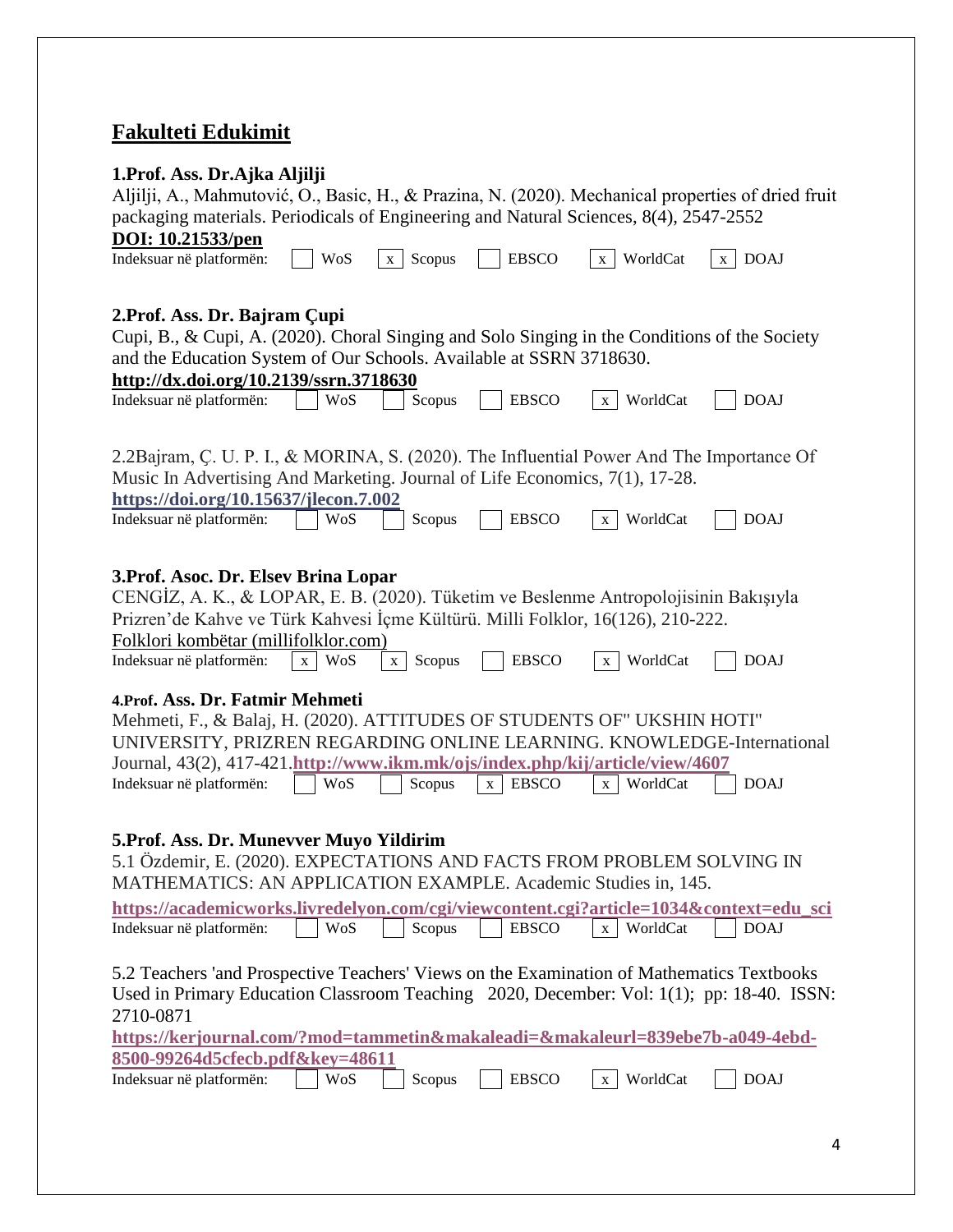| 5.3 Yildirim, M. M., & Vardari, L. (2020). Mathematical and financial literacy: A research with<br>prizren University students. Cypriot Journal of Educational Sciences, 15(6), 1574-1586.<br>2020, December: Vol. 15(6):<br>https://doi.org/10.18844/cjes.v15i6.5318                                                                                                                                                                                                                            |
|--------------------------------------------------------------------------------------------------------------------------------------------------------------------------------------------------------------------------------------------------------------------------------------------------------------------------------------------------------------------------------------------------------------------------------------------------------------------------------------------------|
| <b>EBSCO</b><br>WorldCat<br><b>DOAJ</b><br>Indeksuar në platformën:<br>Scopus<br>WoS<br>$\mathbf{X}^-$<br>X<br>$\mathbf{X}$<br>$\mathbf{x}$                                                                                                                                                                                                                                                                                                                                                      |
| 6. Prof Ass Dr. Pranvera Jetishi - Çollaku.<br>Jetishi-Çollaku, P. (2020). CORRELATION OF FAMILY COHESION AND FLEXIBILITY<br>WITH EMOTIONAL AND BEHAVIOR PROBLEMS IN KOSOVO ADOLESCENTS 11-18<br>YEARS OLD. KNOWLEDGE-International Journal, 41(6), 1233-1236.<br>https://ikm.mk/ojs/index.php/KIJ/article/view/794<br>WorldCat<br>Indeksuar në platformën:<br><b>WoS</b><br>Scopus<br><b>EBSCO</b><br><b>DOAJ</b><br>$\mathbf{x}$<br>$\mathbf{X}$                                               |
| 7. Prof. Asoc. Dr Ragip Gjoshi<br>Educational and linguistic activity of Sali Gjuka. Vol. 4 No. 1 January, 2020<br>ISSN 2519-1284 Acces online at www.iipccl.org European Journal of Economics, Law and<br>Social Sciences http://iipccl.org/wp-content/uploads/2020/01/178-187.pdf<br>Indeksuar në platformën:<br><b>EBSCO</b><br><b>DOAJ</b><br>WoS<br>WorldCat<br>Scopus<br>X<br>X                                                                                                            |
| 8. Prof. Asoc. Dr. Rifat Morina<br>8.1 Sopjani, M., Morina, R., Uka, V., Xuan, N. T., & Dërmaku-Sopjani, M. (2021). JAK2-<br>mediated intracellular signaling. Current Molecular Medicine, 21(5), 417-425.<br>DOI: https://doi.org/10.2174/1566524020666201015144702<br>Indeksuar në platformën:<br>WorldCat<br><b>DOAJ</b><br>x WoS<br>Scopus<br><b>EBSCO</b><br>X<br>X                                                                                                                         |
| 8.2 Hyseni, B., Ferati, F., Rexhepi, F., Morina, R., Baliu, Y., Hyseni, S.,  & Nikerel, E. (2020).<br>Isolation and characterization of microorganisms for protease production from soil samples from<br>Kosovo and testing the enzymes in food industry application. Journal of Environmental<br>Treatment Techniques, 8(2), 687-693.http://www.jett.dormaj.com/<br>Indeksuar në platformën:<br><b>WoS</b><br>Scopus<br><b>EBSCO</b><br>WorldCat<br><b>DOAJ</b><br>$\mathbf{X}$<br>$\mathbf{X}$ |
| 9. Prof. Ass. Dr. Shemsi Morina<br>9.1 Hoxha, F., & Morina, S. (2020). Children with Special Educational Needs in Suhareka:<br>Number, Characteristics and School Career. Universal Journal of Educational Research, 8(11B),<br>5888-5893.DOI: 10.13189/ujer.2020.082222<br>WorldCat<br>Indeksuar në platformën:<br>WoS<br><b>EBSCO</b><br><b>DOAJ</b><br>Scopus<br>X<br>$\mathbf{X}$                                                                                                            |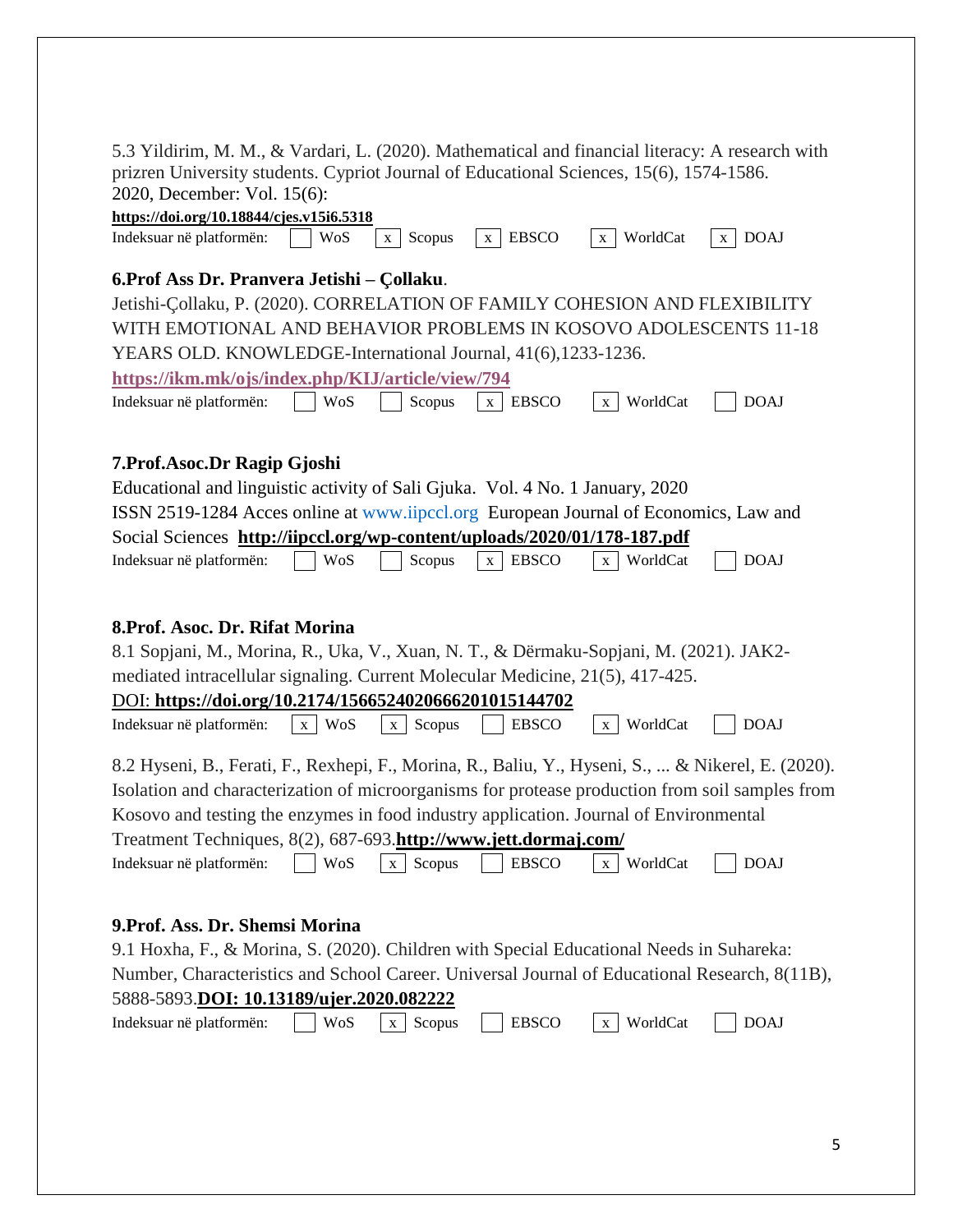| 9.2 Bajram, C. U. P. I., & MORINA, S. (2020). The Influential Power And The Importance Of<br>Music In Advertising And Marketing. Journal of Life Economics, 7(1), 17-28. |  |  |  |  |
|--------------------------------------------------------------------------------------------------------------------------------------------------------------------------|--|--|--|--|
| DOI: https://doi.org/10.15637/jlecon.7.002                                                                                                                               |  |  |  |  |
| <b>DOAJ</b><br>Indeksuar në platformën:<br><b>WoS</b><br><b>EBSCO</b><br>WorldCat<br>Scopus<br>X<br>X                                                                    |  |  |  |  |
| 10. Prof. Ass. Dr. Vedat Bajrami                                                                                                                                         |  |  |  |  |
| Kurejšepi, E., & Bajrami, V. (2020). ACCEPTANCE AND OPENNESS TO CHANGES AS                                                                                               |  |  |  |  |
| NEEDS IN TEACHER SELF-EVALUATION. KNOWLEDGE-International Journal, 43(2),                                                                                                |  |  |  |  |
| 405-408.https://ikm.mk/ojs/index.php/kij/article/view/384/383                                                                                                            |  |  |  |  |
| Indeksuar në platformën:<br><b>EBSCO</b><br>WorldCat<br><b>DOAJ</b><br>Scopus<br>WoS<br>$\mathbf{X}$<br>$\mathbf X$                                                      |  |  |  |  |
|                                                                                                                                                                          |  |  |  |  |
| 11. Prof. Asoc. Dr. Soner Yildirim                                                                                                                                       |  |  |  |  |
| YILDIRIM, S., & Tezci, E. (2020). Factors that influence teachers' multicultural teaching                                                                                |  |  |  |  |
| practices. OPUS Uluslararası Toplum Araştırmaları Dergisi, 16(27), 13-                                                                                                   |  |  |  |  |
| 47.DOI:10.26466/opus.687625                                                                                                                                              |  |  |  |  |
| <b>EBSCO</b><br>Indeksuar në platformën:<br>WoS<br>WorldCat<br><b>DOAJ</b><br>Scopus<br>$\mathbf{X}$                                                                     |  |  |  |  |
| 12. Prof Ass Dr. Serdan Kervan                                                                                                                                           |  |  |  |  |
| The Effect of Multilingualism on Education in Preschool Children (Kosovo Example). Brlayolli                                                                             |  |  |  |  |
| D. Serdan Kervan (2020)1(1),71-86 Kosovo Educational Research Journal, Kosova Eğitim                                                                                     |  |  |  |  |
| Araştırmaları Dergisi (kerjournal.com)                                                                                                                                   |  |  |  |  |
| Indeksuar në platformën:<br>Scopus<br><b>EBSCO</b><br>WorldCat<br><b>DOAJ</b><br>WoS<br>$\mathbf{X}$                                                                     |  |  |  |  |
|                                                                                                                                                                          |  |  |  |  |
| 13. Ass. Artan Reshani, Phd C.                                                                                                                                           |  |  |  |  |
| RESHANİ, A. (2020). The US Foreign Policy Role in Achieving the Rambouillet                                                                                              |  |  |  |  |
| Agreement. Tarih ve Gelecek Dergisi, 6(2), 322-334.https://doi.org/10.21551/jhf.730216                                                                                   |  |  |  |  |
| Indeksuar në platformën:<br><b>WoS</b><br>Scopus<br><b>EBSCO</b><br>WorldCat<br><b>DOAJ</b><br>$\mathbf{x}$<br>$\mathbf{X}$<br>$\mathbf{x}$                              |  |  |  |  |
|                                                                                                                                                                          |  |  |  |  |
|                                                                                                                                                                          |  |  |  |  |

### **14.Ass. Albulena Alidema, Phd C.**

Alidema, A. (2020). NDIKIMI I TEKSTEVE SHKOLLORE PËR NXËNIEN E GJUHËS STANDARDE SHQIPE. ALBANOLOGJIA International Journal of Albanology, 7(13-14), 56- 63. [\(unite.edu.mk\)](https://eprints.unite.edu.mk/527/)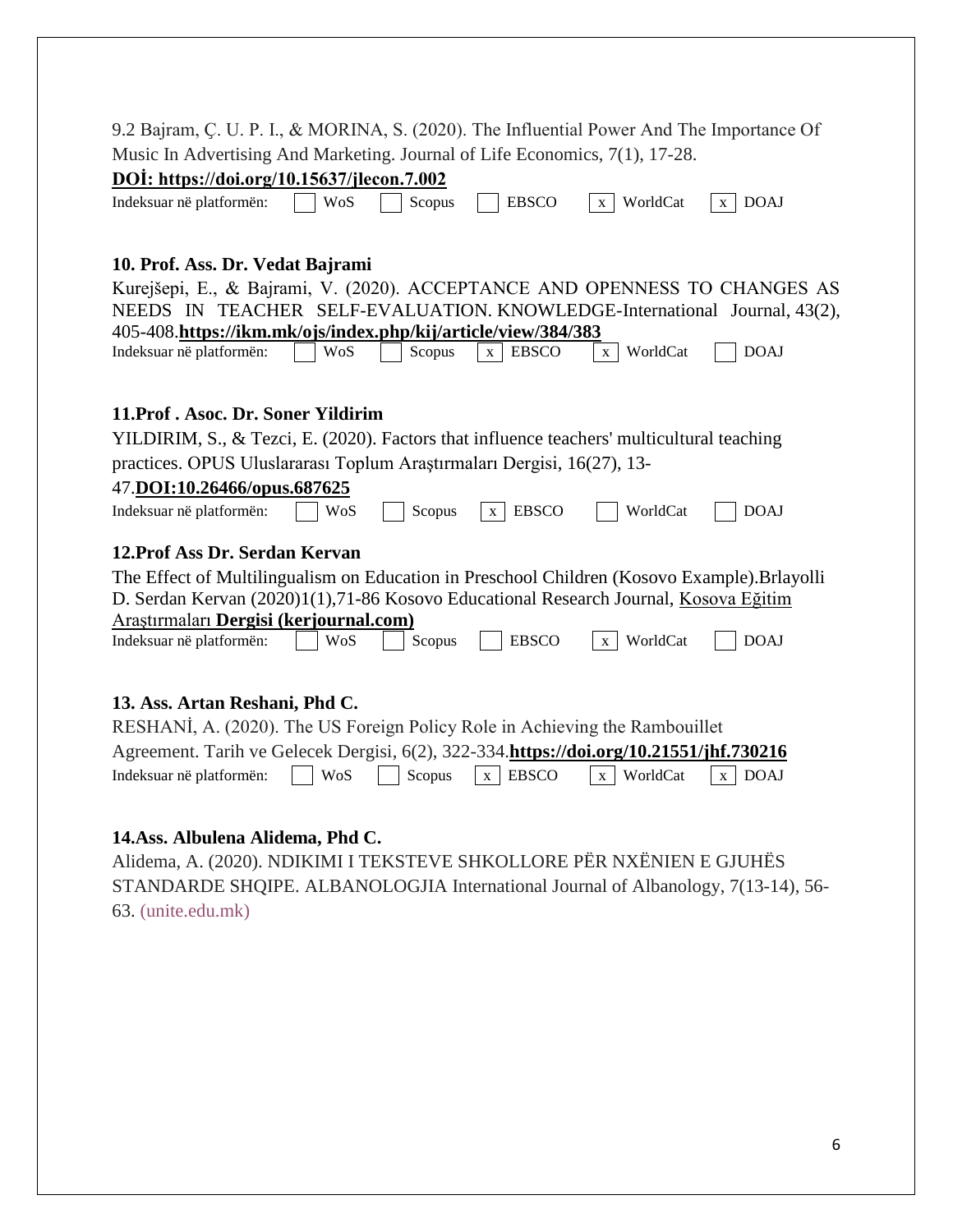# **2.Fakulteti Ekonomik**

- **Prof. Asoc. Dr. Halil Kukaj**
- **Prof. Asoc. Dr. Hamdi HOTI**
- **Prof. Asoc. Dr.Behxhet Brajshori**
- **Prof. Asoc. Dr. Drita Krasniqi**
- **Prof. Asoc. Dr.Bekim BERISHA**
- **Prof. Ass. Dr. Demir LIMA**
- **Prof. Ass. Dr. Rifat Hoxha**
- **Prof. Ass. Dr. Nerimane Bajraktari**
- **Prof. Asoc. Dr. Shukri Maxhuni**
- **Prof. Asoc. Dr. Hysni Terziu**
- **Prof. Ass. Dr. Florije GOVORI**
- **Ass. Festim Tafolli**
- **Ass. Dafina Abdullahu**
- **Ass. Anera ALISHANI**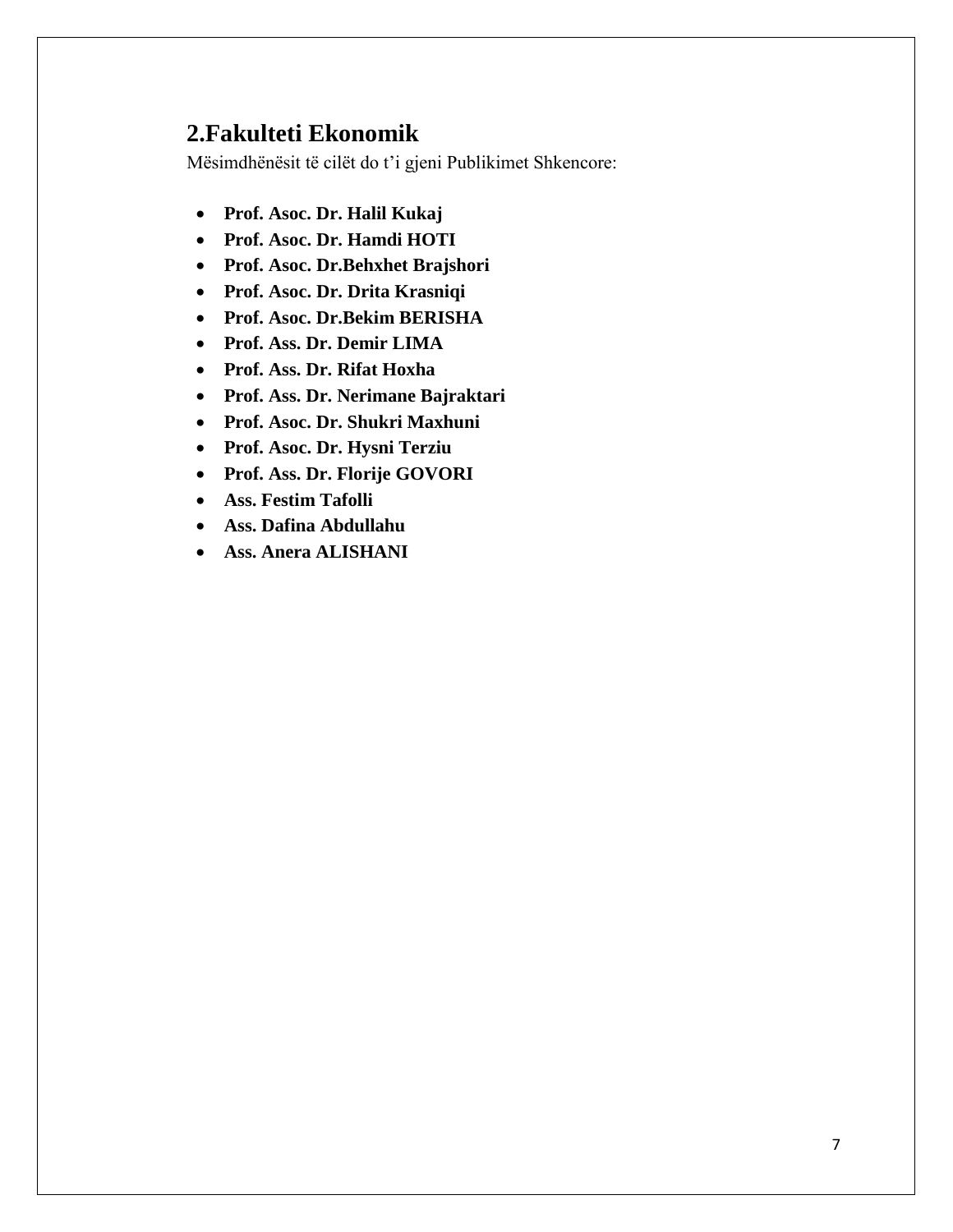# **Fakulteti Ekonomik**

| 1. Prof. Asoc. Dr. Halil Kukaj,                                                                                                                                                                                                                                                                                                                                                                                                         |
|-----------------------------------------------------------------------------------------------------------------------------------------------------------------------------------------------------------------------------------------------------------------------------------------------------------------------------------------------------------------------------------------------------------------------------------------|
| Kukaj, H., Morina, F., & Misir, V. (2020). Profitability analysis of banks: comparative study of                                                                                                                                                                                                                                                                                                                                        |
| domestic and foreign banks in Kosovo. DOI: 10.35808/ijeba/445                                                                                                                                                                                                                                                                                                                                                                           |
| <b>DOAJ</b><br>WorldCat<br>Indeksuar në platformën:<br><b>WoS</b><br>Scopus<br><b>EBSCO</b><br>$\mathbf{X}$<br>$\mathbf{X}$                                                                                                                                                                                                                                                                                                             |
| 2. Prof. Ass. Dr. Florije Govori,<br>Govori, F., & Fejzullahu, A. (2020). External Financial Flows and GDP Growth in                                                                                                                                                                                                                                                                                                                    |
| Kosovo. Journal of Developing Societies, 36(1), 56-76.                                                                                                                                                                                                                                                                                                                                                                                  |
| https://doi.org/10.1177/0169796X19898964                                                                                                                                                                                                                                                                                                                                                                                                |
| Indeksuar në platformën:<br>x WoS<br><b>EBSCO</b><br>WorldCat<br><b>DOAJ</b><br>Scopus<br>$\mathbf{X}$<br>X                                                                                                                                                                                                                                                                                                                             |
| 2.2 Govori, F., & Fejzullahu, A. (2020). The Impact of Foreign Direct Investment by Economic                                                                                                                                                                                                                                                                                                                                            |
| Activity on Gross Domestic Product Growth in Kosovo. Academic Journal of Interdisciplinary                                                                                                                                                                                                                                                                                                                                              |
| Studies, 9(6), 78-78. DOI: https://doi.org/10.36941/ajis-2020-0113                                                                                                                                                                                                                                                                                                                                                                      |
| Scopus<br>Indeksuar në platformën:<br>WoS<br><b>EBSCO</b><br>WorldCat<br><b>DOAJ</b><br>$\mathbf{X}$<br>$\mathbf{X}$                                                                                                                                                                                                                                                                                                                    |
| 3. Prof. Asoc. Dr. Hamdi Hoti,                                                                                                                                                                                                                                                                                                                                                                                                          |
| 3.1 Hoti, H., LIMAJ, D., & KURHASKU-HOTI, E. (2020). Role of Nongovernment                                                                                                                                                                                                                                                                                                                                                              |
| Organisations in the Development of the Kosovar Society. European Journal of Sustainable                                                                                                                                                                                                                                                                                                                                                |
| Development, 9(2), 115-115. DOI:https://doi.org/10.14207/ejsd.2020.v9n2p115                                                                                                                                                                                                                                                                                                                                                             |
| x WorldCat<br><b>DOAJ</b><br>Indeksuar në platformën:<br>x WoS<br>Scopus<br><b>EBSCO</b><br>$\mathbf X$                                                                                                                                                                                                                                                                                                                                 |
| <b>3.2 HOTI H., Hoti, H. S., &amp; Berisha, B. (2019). Kosovo women's role in the development of</b><br>local business. In Women, Sustainable Entrepreneurship and the Economy (pp. 160-167).<br>Routledge.https://doi.org/10.4324/9780429488597                                                                                                                                                                                        |
| <b>EBSCO</b><br>WorldCat<br><b>DOAJ</b><br>Indeksuar në platformën:<br>x WoS<br>Scopus<br>$\mathbf{X}$                                                                                                                                                                                                                                                                                                                                  |
| 4. Prof. Asoc. Dr. Behxhet Brajshori,<br>Deda, E., Brajshori, B., & Krasniqi, D. (2020). Economic Indicators of Labor Market and<br>Governmental Policies to be Taken for Their Improvement: The Case of Albania. Journal of<br>Educational and Social Research, 10(5), 44-44.<br>DOI:https://doi.org/10.36941/jesr-2020-0086<br>$x$ EBSCO<br>WorldCat<br><b>DOAJ</b><br>Indeksuar në platformën:<br>Scopus<br>WoS<br>X<br>$\mathbf{X}$ |
| <b>5.Ass. Dafina Abdullahu,</b>                                                                                                                                                                                                                                                                                                                                                                                                         |
| (2020) Callenges faced by female entreprenuers Women, Sustainable Enterprenership and the                                                                                                                                                                                                                                                                                                                                               |
| economy, A global perspective, Edited by Kiymet Tunca Caliyurt and Liliane Segura .978-0-815-                                                                                                                                                                                                                                                                                                                                           |
| 38162-4 published 2020 by Routledge Taylor and Francis Group vol.1, pp. 88-96 2020                                                                                                                                                                                                                                                                                                                                                      |
| https://doi.org/10.4324/9780429488597                                                                                                                                                                                                                                                                                                                                                                                                   |
| WorldCat<br>WoS<br><b>EBSCO</b><br><b>DOAJ</b><br>Indeksuar në platformën:<br>Scopus<br>X                                                                                                                                                                                                                                                                                                                                               |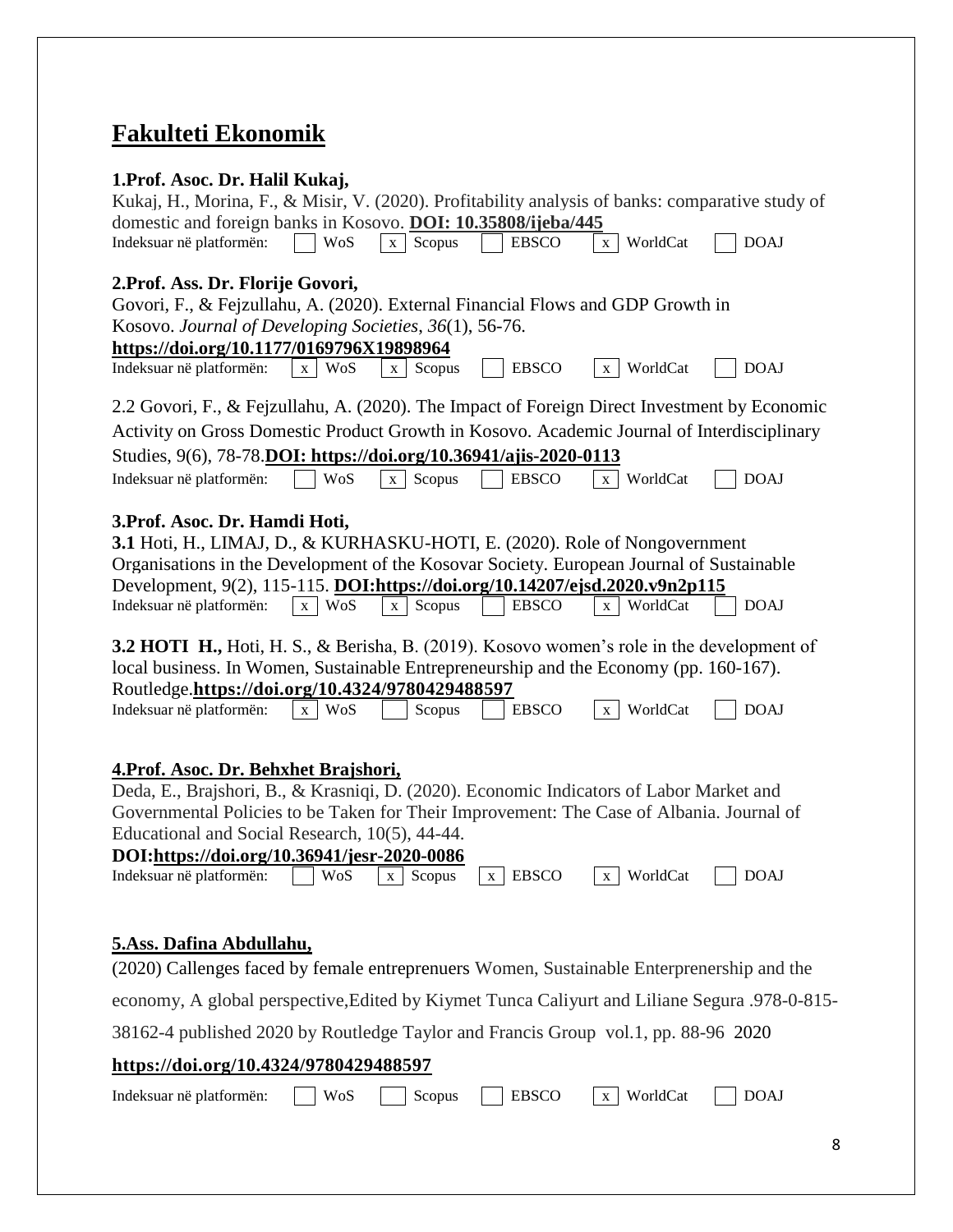### **6.Prof. Asoc. Dr. Drita Krasniqi,**

Deda, E., Brajshori, B., & **Krasniqi, D.** (2020). Economic Indicators of Labor Market and Governmental Policies to be Taken for Their Improvement: The Case of Albania. Journal of Educational and Social Research, 10(5), 44-44.

| DOI:https://doi.org/10.36941/jesr-2020-0086                                                     |            | Equicational and Social Research, $10(3)$ , $44-44$ . |                   |                          |             |
|-------------------------------------------------------------------------------------------------|------------|-------------------------------------------------------|-------------------|--------------------------|-------------|
|                                                                                                 |            |                                                       |                   |                          |             |
| Indeksuar në platformën:                                                                        | WoS        | Scopus<br>$\mathbf{X}$                                | <b>EBSCO</b><br>X | WorldCat<br>X            | <b>DOAJ</b> |
|                                                                                                 |            |                                                       |                   |                          |             |
|                                                                                                 |            |                                                       |                   |                          |             |
| 7. Prof. Asoc. Dr. Bekim Berisha,                                                               |            |                                                       |                   |                          |             |
| Hoti, H. S., & Berisha, B. (2019). Kosovo women's role in the development of local business.    |            |                                                       |                   |                          |             |
| In Women, Sustainable Entrepreneurship and the Economy (pp. 160-167). Routledge.                |            |                                                       |                   |                          |             |
|                                                                                                 |            |                                                       |                   |                          |             |
| https://doi.org/10.4324/9780429488597                                                           |            |                                                       |                   |                          |             |
| Indeksuar në platformën:                                                                        | WoS<br>X   | Scopus                                                | <b>EBSCO</b>      | WorldCat<br>$\mathbf{X}$ | <b>DOAJ</b> |
|                                                                                                 |            |                                                       |                   |                          |             |
|                                                                                                 |            |                                                       |                   |                          |             |
| 8. Prof. Ass. Dr. Demir Limaj,                                                                  |            |                                                       |                   |                          |             |
| Hoti, H., LIMAJ, D., & KURHASKU-HOTI, E. (2020). Role of Nongovernment Organisations            |            |                                                       |                   |                          |             |
| in the Development of the Kosovar Society. European Journal of Sustainable                      |            |                                                       |                   |                          |             |
| Development, 9(2), 115-115. DOI:https://doi.org/10.14207/ejsd.2020.v9n2p115                     |            |                                                       |                   |                          |             |
| Indeksuar në platformën:                                                                        | x WoS      | Scopus<br>$\mathbf{x}$                                | <b>EBSCO</b>      | x WorldCat               | <b>DOAJ</b> |
|                                                                                                 |            |                                                       |                   |                          |             |
| 8.2Shala, V., & Lima, D. (2020). THE IMPACT OF MOTIVATION ON EMPLOYEE                           |            |                                                       |                   |                          |             |
|                                                                                                 |            |                                                       |                   |                          |             |
| PERFORMANCE. Knowledge International Journal, 41(6), 1257-1261.                                 |            |                                                       |                   |                          |             |
| <b>CEEOL - Journal Detail</b>                                                                   |            |                                                       |                   |                          |             |
| Indeksuar në platformën:                                                                        | WoS        | Scopus                                                | <b>EBSCO</b><br>X | WorldCat<br>X            | <b>DOAJ</b> |
|                                                                                                 |            |                                                       |                   |                          |             |
|                                                                                                 |            |                                                       |                   |                          |             |
|                                                                                                 |            |                                                       |                   |                          |             |
|                                                                                                 |            |                                                       |                   |                          |             |
| 9. Prof. Ass. Dr. Rifat Hoxha,                                                                  |            |                                                       |                   |                          |             |
| Bajraktari, H. Hoxha, R (2020). The Social and Environmental effects of foreign Investment in   |            |                                                       |                   |                          |             |
| Kosovo. European Journal of Multidisciplinary Studies, 5(2), 45-48.                             |            |                                                       |                   |                          |             |
| <b>DOI:</b> https://doi.org/10.26417/554yvh65a                                                  |            |                                                       |                   |                          |             |
| Indeksuar në platformën:                                                                        | WoS        | Scopus                                                | <b>EBSCO</b>      | WorldCat<br>$\mathbf{X}$ | <b>DOAJ</b> |
|                                                                                                 |            |                                                       |                   |                          |             |
|                                                                                                 |            |                                                       |                   |                          |             |
|                                                                                                 |            |                                                       |                   |                          |             |
| 10. Ass. Anera Alishani,                                                                        |            |                                                       |                   |                          |             |
| MUSLIU, A. (2020). The effect of direct payments on farm performance for the case of CEECs      |            |                                                       |                   |                          |             |
| through stochastic frontier analysis approach. Scientific Papers Series-Management, Economic    |            |                                                       |                   |                          |             |
| Engineering in Agriculture and Rural Development, 20(2), 315-322.                               |            |                                                       |                   |                          |             |
| http://managementjournal.usamv.ro                                                               |            |                                                       |                   |                          |             |
| Indeksuar në platformën:                                                                        | x WoS      | Scopus                                                | x EBSCO           | x WorldCat               | $x$ DOAJ    |
|                                                                                                 |            |                                                       |                   |                          |             |
|                                                                                                 |            |                                                       |                   |                          |             |
| 11. Prof. Ass. Dr. Nerimane Bajraktari,                                                         |            |                                                       |                   |                          |             |
| 11.1Public financing in healthcare - The case of Kosovo in theory and practice. International   |            |                                                       |                   |                          |             |
|                                                                                                 |            |                                                       |                   |                          |             |
| Journal of Business and Applied Social Science. Doi:10.33642/ijbass<br>Indeksuar në platformën: | <b>WoS</b> | Scopus                                                | <b>EBSCO</b>      | $\mathbf{x}$ WorldCat    | <b>DOAJ</b> |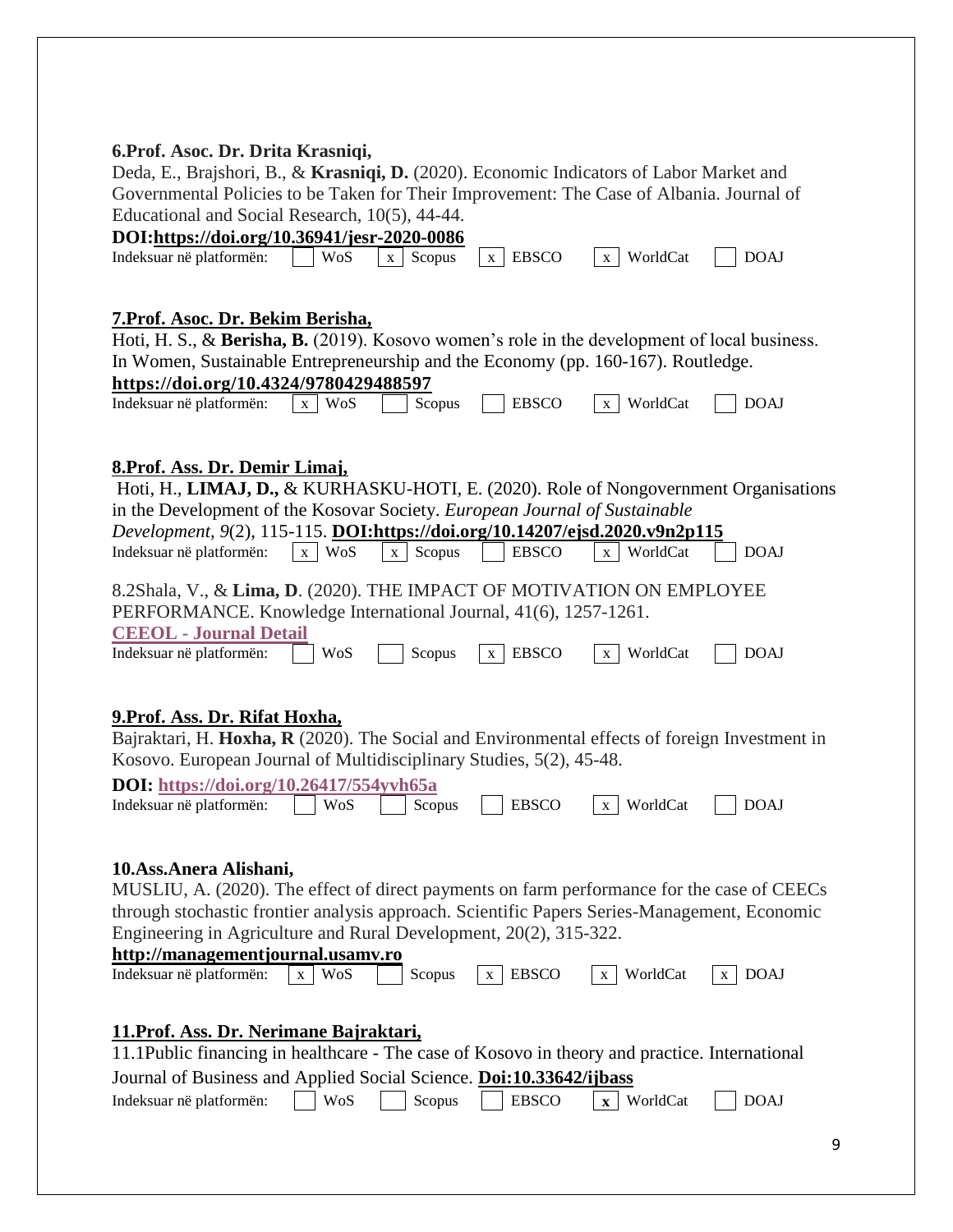| 11.2 Maxhuni, S. Bajraktari, N. (2020). Whey as an Indicator for Standardizing Cow's Milk                                                                                                                                                                                                                                                                                                                                                                                                                       |
|-----------------------------------------------------------------------------------------------------------------------------------------------------------------------------------------------------------------------------------------------------------------------------------------------------------------------------------------------------------------------------------------------------------------------------------------------------------------------------------------------------------------|
| Fat Percentage for Cheese Production. Available at SSRN 3574535.                                                                                                                                                                                                                                                                                                                                                                                                                                                |
| DOI:10.33642/ijbass.v6n3p3                                                                                                                                                                                                                                                                                                                                                                                                                                                                                      |
| Scopus<br><b>EBSCO</b><br>WorldCat<br><b>DOAJ</b><br>Indeksuar në platformën:<br>WoS<br>$\mathbf{x}$                                                                                                                                                                                                                                                                                                                                                                                                            |
| 11.3 N.Bajraktari, The management of investment projects in Kosovo economy. European<br>Journal of Economics, Law and Social Sciences. 2519-1284                                                                                                                                                                                                                                                                                                                                                                |
| http://iipccl.org/?page_id=4488                                                                                                                                                                                                                                                                                                                                                                                                                                                                                 |
| Indeksuar në platformën:<br>WoS<br>Scopus<br><b>EBSCO</b><br>WorldCat<br><b>DOAJ</b><br>$\mathbf{X}$                                                                                                                                                                                                                                                                                                                                                                                                            |
| 12. Prof. Asoc. Dr. Shukri Magjuni,<br>Maxhuni, S. Bajraktari, N. (2020). Whey as an Indicator for Standardizing Cow's Milk Fat<br>Percentage for Cheese Production. Available at SSRN 3574535.<br>DOI:10.33642/ijbass.v6n3p3                                                                                                                                                                                                                                                                                   |
| Indeksuar në platformën:<br>Scopus<br><b>EBSCO</b><br>WorldCat<br><b>DOAJ</b><br>WoS<br>$\mathbf{X}$                                                                                                                                                                                                                                                                                                                                                                                                            |
| 13. Prof. Asoc. Dr. Hysni Terziu,<br>Terziu, H. (2020). The role of the internet in the development of marketing and electronic<br>services in business. European Journal of Economics and Business Studies<br>DOI: https://doi.org/10.26417/451fzx75d<br><b>WoS</b><br>Scopus<br><b>EBSCO</b><br>WorldCat<br>Indeksuar në platformën:<br><b>DOAJ</b><br>$\mathbf{x}$                                                                                                                                           |
| 14.Ass. Festim Tafolli,<br>14.1 Tafolli, F., & Grabner-Kräuter, S. (2020). Employee perceptions of corporate social<br>responsibility and organizational corruption: empirical evidence from Kosovo. Corporate<br>Governance: The International Journal of Business in Society.<br>DOI 10.1108/CG-07-2020-0274<br>Indeksuar në platformën:<br>x WoS<br><b>EBSCO</b><br><b>DOAJ</b><br>Scopus<br>WorldCat<br>X<br>14.2Grabner-Kräuter, S., Breitenecker, R. J., & Tafolli, F. (2020). Exploring the relationship |
|                                                                                                                                                                                                                                                                                                                                                                                                                                                                                                                 |
| between employees' CSR perceptions and intention to emigrate: Evidence from a developing                                                                                                                                                                                                                                                                                                                                                                                                                        |
| country. Business Ethics: A European Review. DOI: 10.1111/beer.12291<br>WoS<br>Scopus<br><b>EBSCO</b><br>WorldCat<br>Indeksuar në platformën:<br><b>DOAJ</b><br>$\mathbf{X}$<br>$\mathbf{x}$                                                                                                                                                                                                                                                                                                                    |
|                                                                                                                                                                                                                                                                                                                                                                                                                                                                                                                 |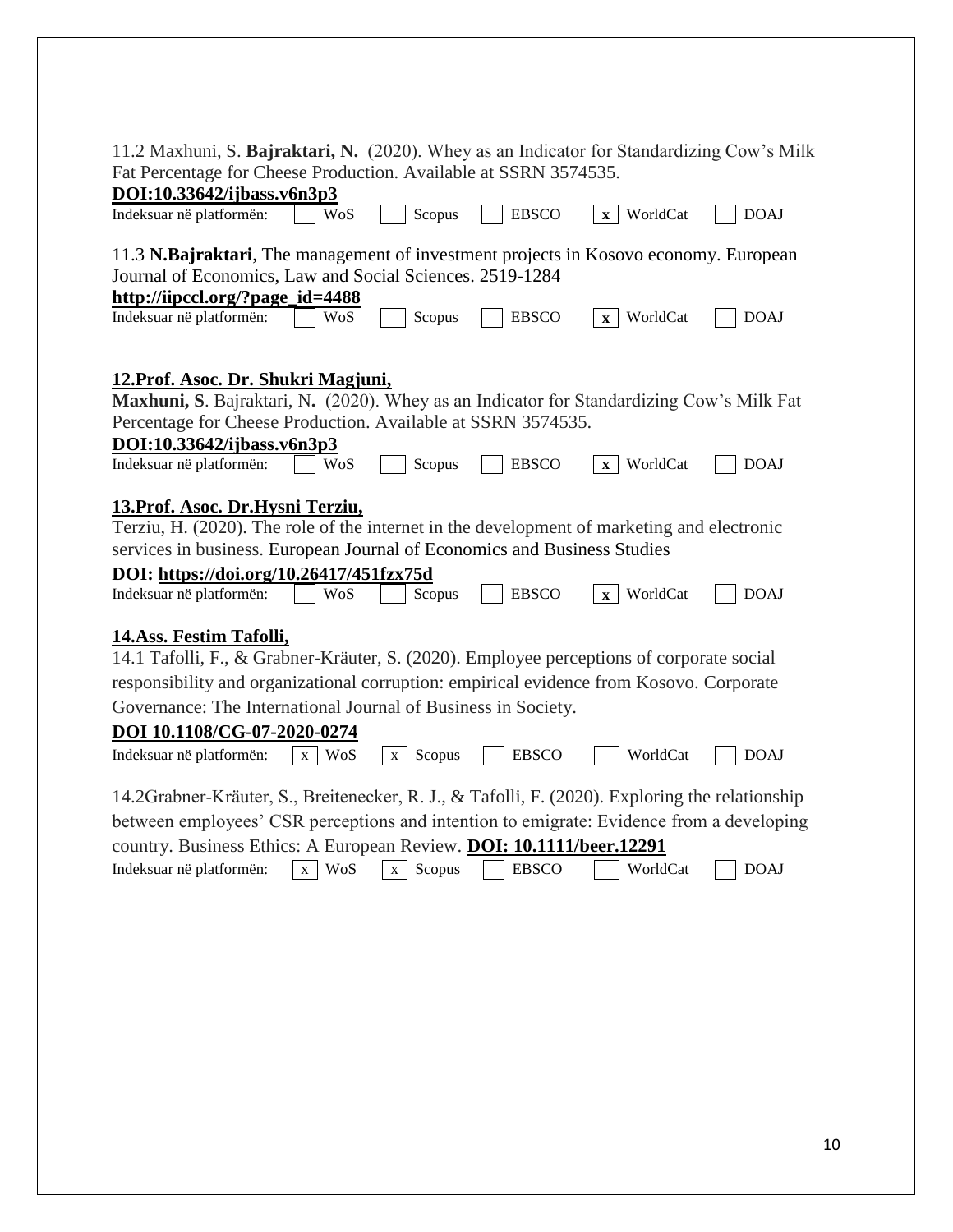# **3.Fakulteti i Shkencave Kompjuterike**

- **Prof. Asoc. Dr.Samedin Krrabaj**
- **Prof. Ass. Dr.Zirije Hasani**
- **Prof. Ass. Dr. Malush Mjaku**
- **Prof. Asoc. Dr. Naim Baftiu**
- **Ass. Arber Beshiri**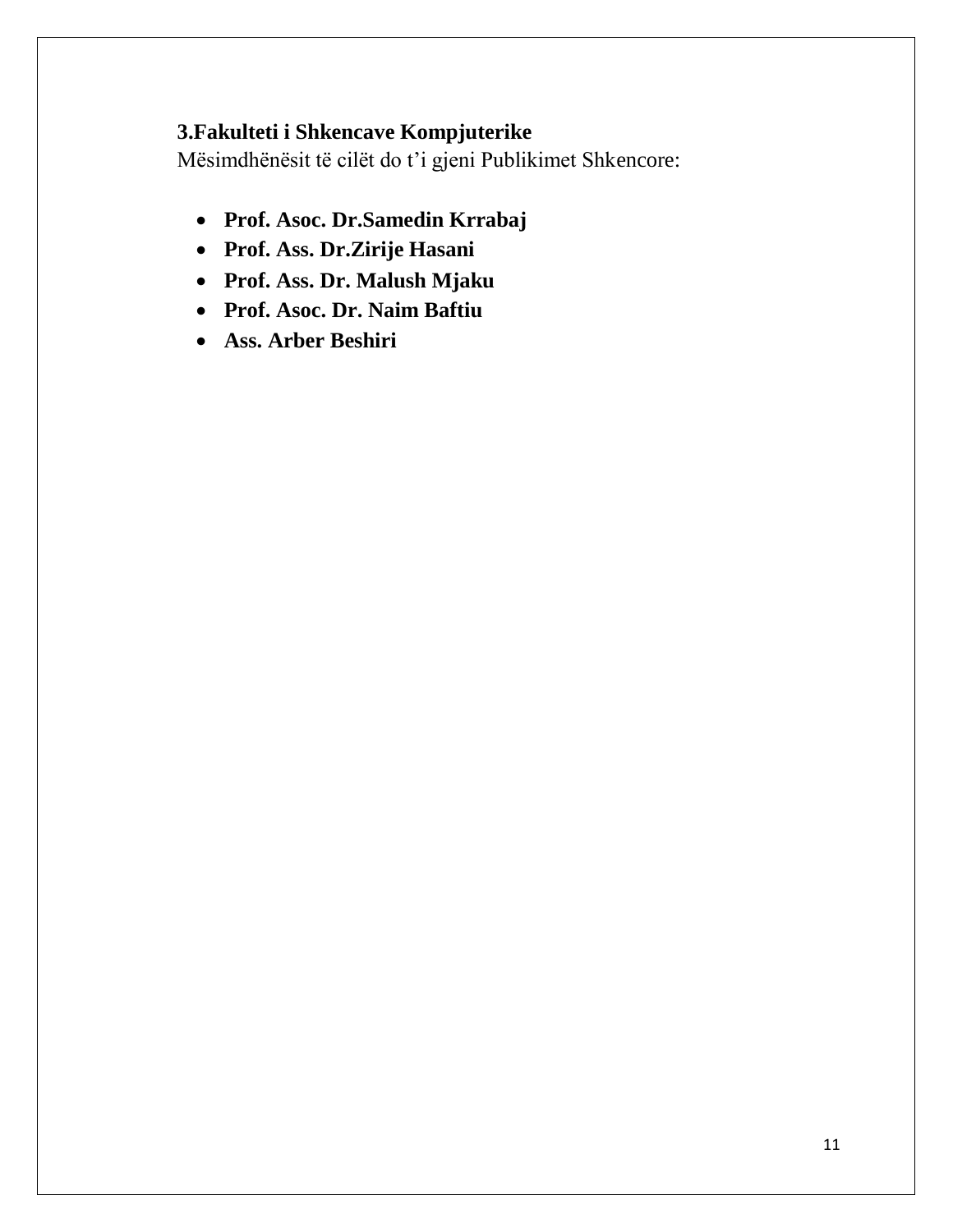# **Fakulteti i Shkencave Kompjuterike**

## **1.Prof. Asoc. Dr. Samedin Krrabaj**

| 1.1 Beshiri, A., Krrabaj, S., & Beshiri, D. (2020). Funding Sources for Research and Education<br>Projects, ICT and Science Researchers in Europe and USA. Open Access Library Journal, 7(3), |  |  |  |  |
|-----------------------------------------------------------------------------------------------------------------------------------------------------------------------------------------------|--|--|--|--|
| 1-37.DOI: 10.4236/oalib.1106058                                                                                                                                                               |  |  |  |  |
| <b>DOAJ</b><br>Indeksuar në platformën:<br>WoS<br>Scopus<br><b>EBSCO</b><br>WorldCat<br>$\mathbf{X}$                                                                                          |  |  |  |  |
|                                                                                                                                                                                               |  |  |  |  |
| 2. Prof. Ass. Dr. Malush Mjaku                                                                                                                                                                |  |  |  |  |
| 2.1 Mjaku, M. (2020). Software simulation of residual stresses in high frequency longitudinal                                                                                                 |  |  |  |  |
| welded pipes. Technium: Romanian Journal of Applied Sciences and Technology, 2(4), 87-                                                                                                        |  |  |  |  |
| 97.DOI: https://doi.org/10.47577/technium.v2i4.882                                                                                                                                            |  |  |  |  |
| Indeksuar në platformën:<br>WoS<br>$x$   EBSCO<br>WorldCat<br><b>DOAJ</b><br>Scopus<br>$\mathbf{X}$                                                                                           |  |  |  |  |
| 2.2 Mjaku, M. (2020). Calculation of stresses and strain with the analytical method of pipes in                                                                                               |  |  |  |  |
| high frequency longitudinal welded pipes. Technium: Romanian Journal of Applied Sciences and                                                                                                  |  |  |  |  |
| Technology, 2(6), 1-13.2020/7/9/2(6)/1-13                                                                                                                                                     |  |  |  |  |
| DOI: https://doi.org/10.47577/technium.v2i6.1129                                                                                                                                              |  |  |  |  |
| Indeksuar në platformën:<br><b>DOAJ</b><br><b>WoS</b><br>Scopus<br><b>EBSCO</b><br>WorldCat<br>$\mathbf{X}$<br>$\mathbf{X}$                                                                   |  |  |  |  |
|                                                                                                                                                                                               |  |  |  |  |
| 2.3 Mjaku, M. (2020). ANALYSIS OF EXPERIMENTAL DATA FOR THE IMPACT                                                                                                                            |  |  |  |  |
| TOUGHNESS (KV) OF THE STEEL QUALITY J55 API 5CT USING DESIGN EXPERT                                                                                                                           |  |  |  |  |
| SOFTWARE. Annals of the Faculty of Engineering Hunedoara, 18(3), 43-46. 2020/8/1/18(3)/43-                                                                                                    |  |  |  |  |
|                                                                                                                                                                                               |  |  |  |  |
|                                                                                                                                                                                               |  |  |  |  |
| 46 https://annals.fih.upt.ro/index.html                                                                                                                                                       |  |  |  |  |
| Indeksuar në platformën:<br><b>WoS</b><br><b>EBSCO</b><br>WorldCat<br><b>DOAJ</b><br>Scopus<br>X<br>$\mathbf{X}$<br>$\mathbf{X}$                                                              |  |  |  |  |
| 3. Prof. Asoc. Dr. Naim Baftiu                                                                                                                                                                |  |  |  |  |
|                                                                                                                                                                                               |  |  |  |  |
| 3.1 Baftiu, N. (2020). ANALYSIS AND USE OF CRYPTOGRAPHY TECHNIQUES IN                                                                                                                         |  |  |  |  |
| PROGRAMMING LANGUAGE C. Prizren Social Science Journal, 4(3), 1-10.<br>https://doi.org/10.32936/pssj.v4i3.165                                                                                 |  |  |  |  |
| <b>WoS</b><br>Scopus<br><b>EBSCO</b><br>WorldCat<br><b>DOAJ</b><br>Indeksuar në platformën:<br>$\mathbf{X}$<br>$\mathbf{X}$<br>$\mathbf{X}$                                                   |  |  |  |  |
|                                                                                                                                                                                               |  |  |  |  |
| <b>3.2Baftiu, N., Nuredini, A., &amp; Krrabaj, S. (2019). Encrypted Data Service for Security Electronic</b>                                                                                  |  |  |  |  |
| Communications: Symmetric Crypto-Classic Definition. Prizren Social Science Journal, 3(3), 84-                                                                                                |  |  |  |  |
| 90.https://doi.org/10.32936/pssj.v4i3.165                                                                                                                                                     |  |  |  |  |
| Indeksuar në platformën:<br>WoS<br>Scopus<br><b>EBSCO</b><br>WorldCat<br><b>DOAJ</b><br>X<br>X<br>$\mathbf{x}$                                                                                |  |  |  |  |
|                                                                                                                                                                                               |  |  |  |  |
| <b>3.3Baftiu,</b> N., Loku, A., & Loku-Shehu, N. (2020). Risk Assessment of Workplaces for Electrical                                                                                         |  |  |  |  |
| Energy Production. Technium Soc. Sci. J., 11, 301.                                                                                                                                            |  |  |  |  |
| DOI: 10.47577/tssj.v11i1.1434                                                                                                                                                                 |  |  |  |  |
| Indeksuar në platformën:<br>WorldCat<br><b>EBSCO</b><br><b>DOAJ</b><br>WoS<br>Scopus<br>X<br>$\mathbf{X}$                                                                                     |  |  |  |  |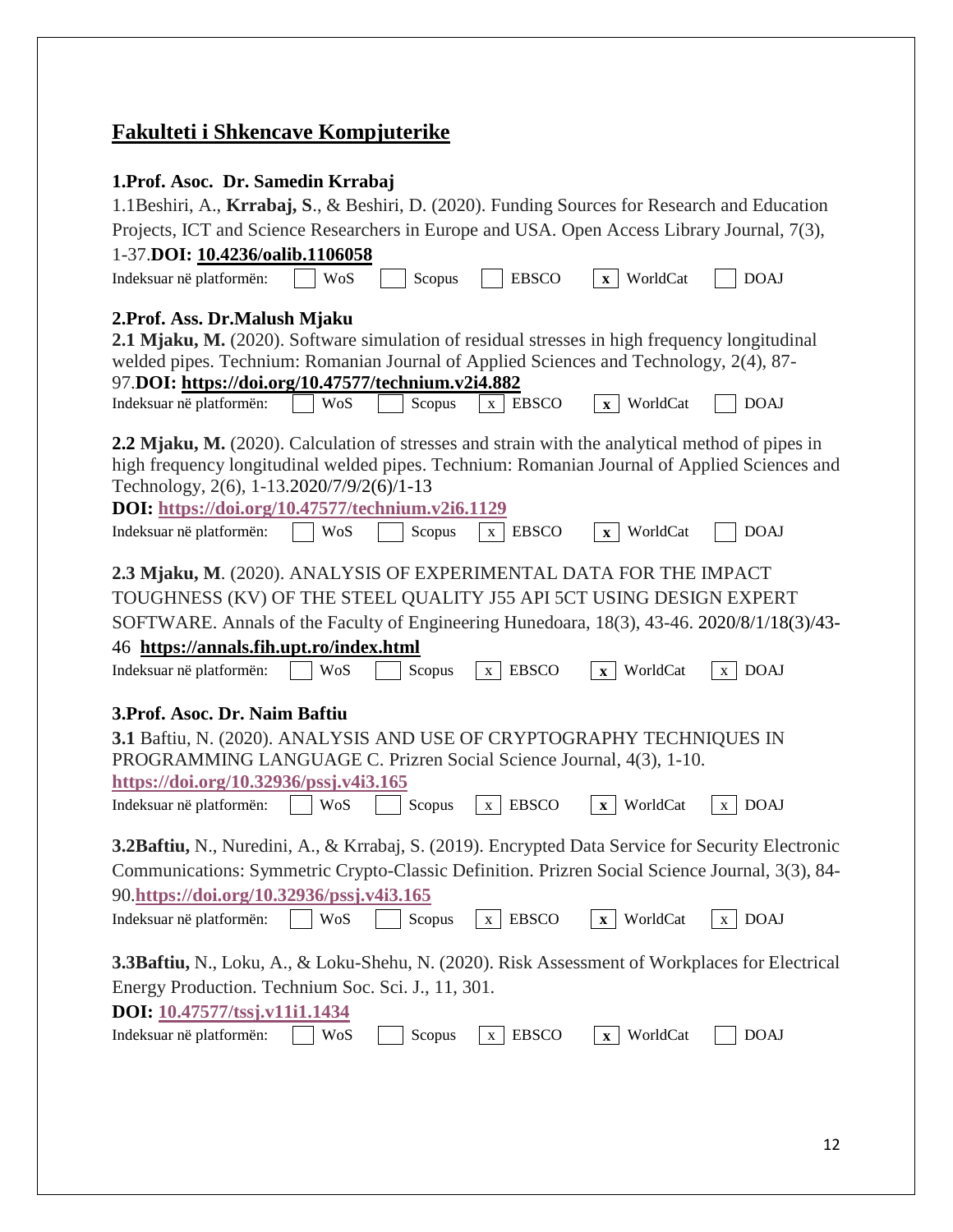| 3.4 Baftiu, Baftiu, N., & Baftiu, E. Digitalization of the economy in Kosovo.                                        |
|----------------------------------------------------------------------------------------------------------------------|
|                                                                                                                      |
| <b>Online Journal Publication   Publish Your Research Paper (ajhssr.com)</b>                                         |
| WoS<br><b>EBSCO</b><br><b>DOAJ</b><br>WorldCat<br>Indeksuar në platformën:<br>Scopus<br>$\mathbf{X}$<br>$\mathbf{x}$ |
| 4. Prof. Ass. Dr. Zirije Hasani                                                                                      |
|                                                                                                                      |
| <b>Hasani, Z., &amp; Fondaj, J. (2020). Performance Comparison of Anomaly Detection Algorithms for</b>               |
| Streaming Data. Journal of Computer Science 2020.                                                                    |
| DOI: https://doi.org/10.3844/jcssp.2020.950.955                                                                      |
| <b>EBSCO</b><br>WorldCat<br><b>DOAJ</b><br>WoS<br>Scopus<br>$\mathbf{X}$<br>$\mathbf{x}$                             |
| Indeksuar në platformën:                                                                                             |
|                                                                                                                      |
| 5.Ass. Arber Beshiri                                                                                                 |
| Beshiri, A., Krrabaj, S., & Beshiri, D. (2020). Funding Sources for Research and Education                           |
| Projects, ICT and Science Researchers in Europe and USA. Open Access Library Journal, 7(3),                          |
| $1-37.$                                                                                                              |
| <b>DOI:</b> 10.4236/oalib.1106058                                                                                    |
| <b>EBSCO</b><br>WorldCat<br><b>DOAJ</b><br>Indeksuar në platformën:<br>WoS<br>Scopus<br>$\mathbf{X}$                 |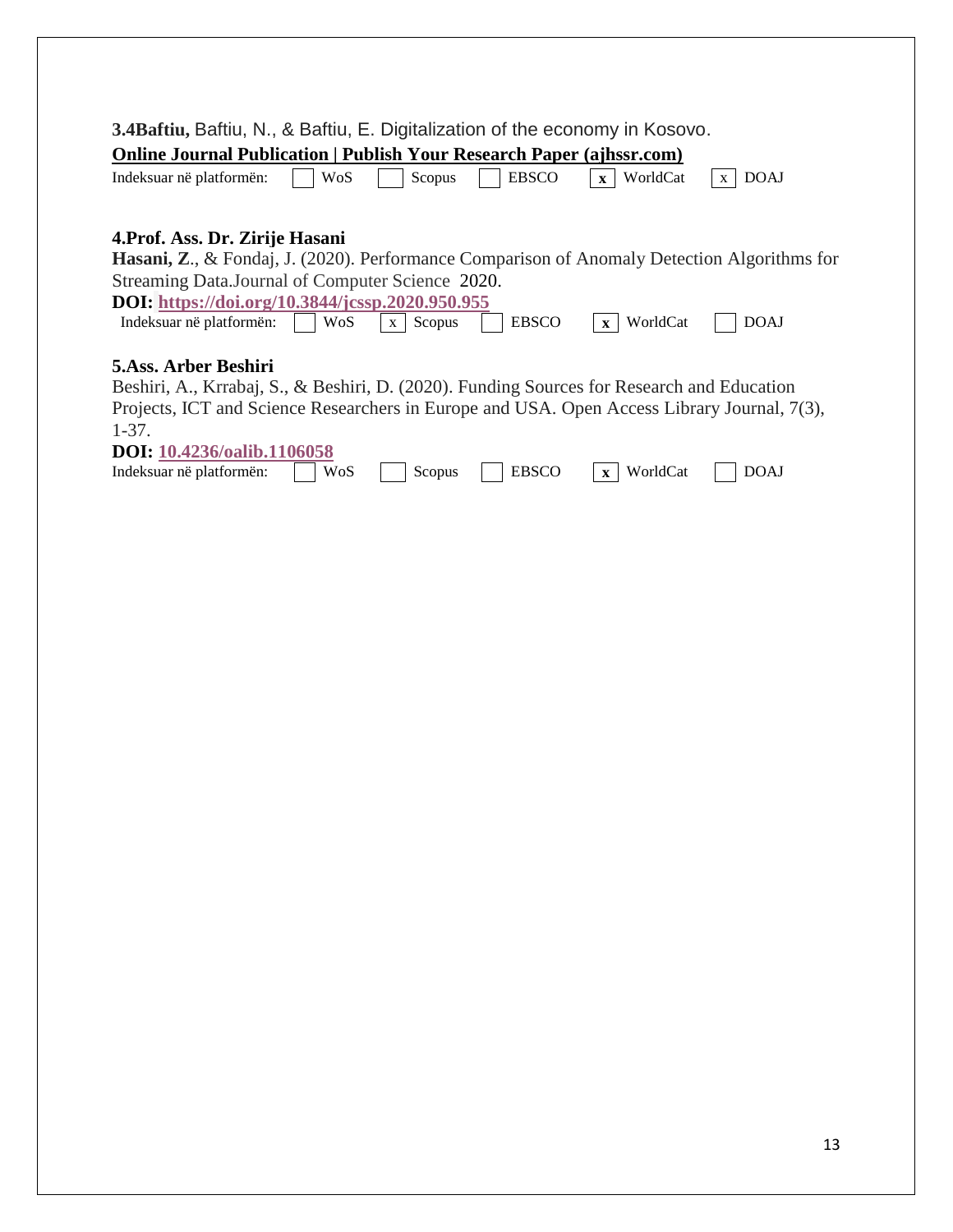# **4. Fakulteti i Shkencave të Jetës dhe Mjedisit**

- **Prof. Ass. Dr Ekrem Gjokaj**
- **Prof. Asoc. Dr Isuf Lushi**
- **Prof. Ass. Dr Sadik Maloku**
- **Prof. Ass. Dr. Mirvjena Këllezi**
- **Prof. Ass. Dr Ylli Kortoçi**
- **Prof. Ass. Dr Faruk Bojaxhi**
- **Ass. Nol Krasniqi**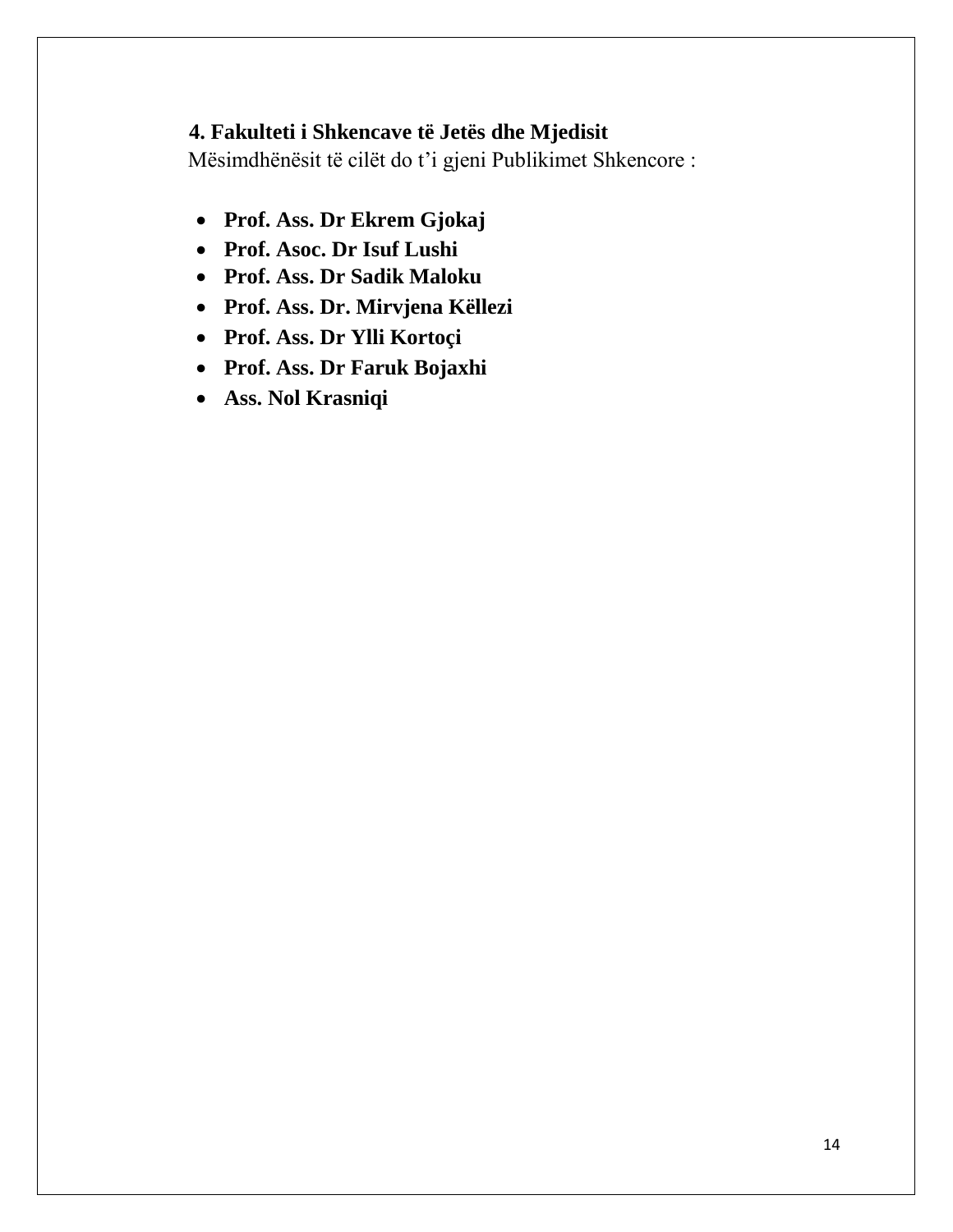# **Fakulteti i Shkencave të Jetës dhe Mjedisit**

| 1. Prof. Asoc. Dr. Isuf Lushi<br>1.1 REXHEPI, S., MALOKU, S., & LUSHI, I. (2020). The Role of the Internal Control<br>Increasing Performance in the Public Institutions. Journal of Applied Economic Sciences, 15(3).<br>DOI: https://doi.org/10.14505/jaes.v15.3(69).04                                                                                 |          |                        |                              |                          |                  |
|----------------------------------------------------------------------------------------------------------------------------------------------------------------------------------------------------------------------------------------------------------------------------------------------------------------------------------------------------------|----------|------------------------|------------------------------|--------------------------|------------------|
| Indeksuar në platformën:                                                                                                                                                                                                                                                                                                                                 | WoS      | Scopus<br>$\mathbf{X}$ | <b>EBSCO</b><br>$\mathbf{x}$ | x WorldCat               | <b>DOAJ</b><br>X |
| 1.2 Isuf Lushi1, Sadik Maloku1 RESEARCH REGARDING CONSUMER PURCHASE AND<br>NEED FOR VEGETABLE PRODUCTS IN THE KOSOVO MARKET. International Journal of<br>Ecosystems and Ecology Science (IJEES).<br>https://doi.org/10.31407/ijees<br>Indeksuar në platformën:                                                                                           | WoS      | Scopus                 | <b>EBSCO</b><br>$\mathbf{X}$ | WorldCat                 | <b>DOAJ</b>      |
| 2. Prof. Ass. Dr. Ekrem Gjokaj<br>Kostov, P., Davidova, S., Bailey, A., Gjokaj, E., & Halimi, K. (2021). Can direct payments<br>facilitate agricultural commercialisation: Evidence from a transition country. Journal of<br>Agricultural Economics, 72(1), 72-96.<br>https://doi.org/10.1111/1477-9552.12390<br>Indeksuar në platformën:                | x WoS    | Scopus<br>X            | <b>EBSCO</b>                 | WorldCat<br>$\mathbf{X}$ | <b>DOAJ</b>      |
| 3. Prof. Ass. Dr. Mirvjena Kellezi<br>KORTOCİ, Y., & KELLEZİ, M. (2020). Comparison of time consumption and productivity<br>during beech forest felling and processing in two different working conditions. Bilge<br>International Journal of Science and Technology Research, 4(1), 43-47.<br>DOI: 10.30516/bilgesci.692307<br>Indeksuar në platformën: | WoS      | Scopus                 | <b>EBSCO</b>                 | WorldCat<br>$\mathbf{X}$ | <b>DOAJ</b>      |
| 4. Prof. Ass. Dr. Faruk Bojaxhi<br>Bojaxhi, F., Toromani, E., & Çollaku, N. (2020). Tree Growth Variability of Pinus heldreichii at<br>Tree-Line Locations in Kosovo. South-east European forestry: SEEFOR, 11(2), 135-144.<br>https://doi.org/10.15177/seefor.20-11<br>Indeksuar në platformën:                                                         | WoS<br>X | Scopus<br>$\mathbf{X}$ | <b>EBSCO</b>                 | WorldCat<br>$\mathbf{X}$ | <b>DOAJ</b><br>X |
| 5. Prof. Ass. Dr. Ylli Kortoçi<br>KORTOCİ, Y., & KELLEZİ, M. (2020). Comparison of time consumption and productivity<br>during beech forest felling and processing in two different working conditions. Bilge<br>International Journal of Science and Technology Research, 4(1), 43-47.<br>DOI: 10.30516/bilgesci.692307<br>Indeksuar në platformën:     | WoS      | Scopus                 | <b>EBSCO</b>                 | WorldCat<br>$\mathbf{X}$ | <b>DOAJ</b>      |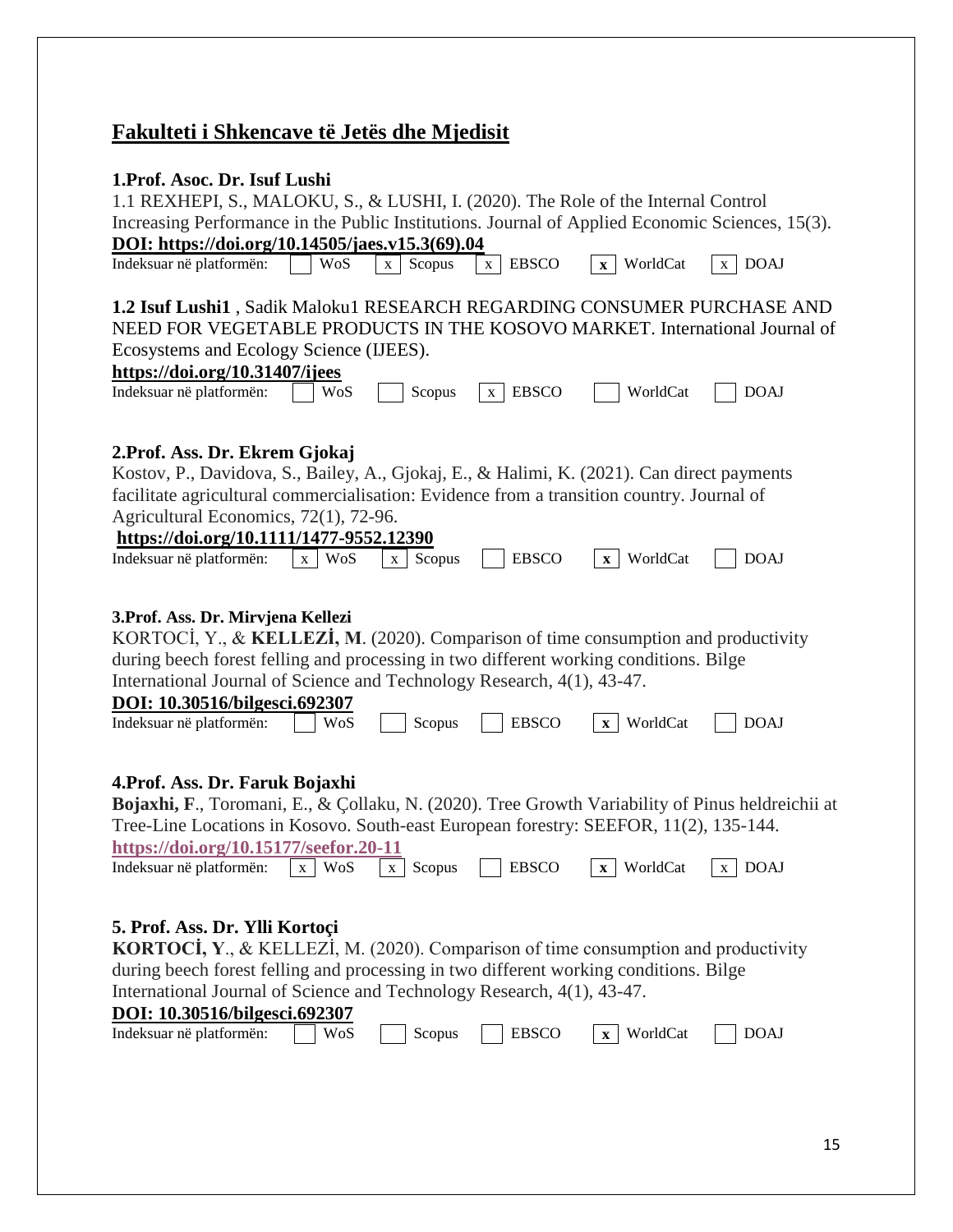#### **6.Sadik Maloku**

| vojaum Ranviru                                                                                                                                                                                                                                                                                                                         |                        |                              |                          |                             |  |
|----------------------------------------------------------------------------------------------------------------------------------------------------------------------------------------------------------------------------------------------------------------------------------------------------------------------------------------|------------------------|------------------------------|--------------------------|-----------------------------|--|
| 6.1 REXHEPI, S., MALOKU, S., & LUSHI, I. (2020). The Role of the Internal Control<br>Increasing Performance in the Public Institutions. Journal of Applied Economic Sciences, 15(3).                                                                                                                                                   |                        |                              |                          |                             |  |
| DOI: https://doi.org/10.14505/jaes.v15.3(69).04                                                                                                                                                                                                                                                                                        |                        |                              |                          |                             |  |
| Indeksuar në platformën:<br>WoS                                                                                                                                                                                                                                                                                                        | Scopus<br>$\mathbf{X}$ | <b>EBSCO</b><br>X            | WorldCat<br>$\mathbf{x}$ | <b>DOAJ</b><br>$\mathbf{X}$ |  |
| 6.2 Isuf Lushi1, Sadik Maloku RESEARCH REGARDING CONSUMER PURCHASE AND<br>NEED FOR VEGETABLE PRODUCTS IN THE KOSOVO MARKET. International Journal of<br>Ecosystems and Ecology Science (IJEES).<br>https://doi.org/10.31407/ijees                                                                                                      |                        |                              |                          |                             |  |
| Indeksuar në platformën:                                                                                                                                                                                                                                                                                                               | <b>WoS</b><br>Scopus   | <b>EBSCO</b><br>$\mathbf{X}$ | WorldCat                 | <b>DOAJ</b>                 |  |
| <b>7.Ass. Nol Krasniqi</b><br><b>7.1 Krasniqi, N., &amp; Nagy, H. (2020). The Assessment of Three Measures (101, 103, 302) Under</b><br>the National Plan of Agriculture and Rural Development of Kosovo. Economic and Regional<br>Studies/Studia Ekonomiczne i Regionalne, 13(1) 70-86.<br>DOI: https://doi.org/10.2478/ers-2020-0006 |                        |                              |                          |                             |  |
| Indeksuar në platformën:                                                                                                                                                                                                                                                                                                               | WoS<br>Scopus          | <b>EBSCO</b><br>$\mathbf{X}$ | WorldCat<br>$\mathbf{X}$ | <b>DOAJ</b>                 |  |
| <b>7. 2Krasniqi, N.</b> 6. (2020). The Role and Impact of Local Action Groups in Rural Development<br>of Kosovo. Journal of Agribusiness and Rural Development, 55(1), 17-28.<br>https://doi.org/10.17306/J.JARD.2020.01306                                                                                                            |                        |                              |                          |                             |  |
| Indeksuar në platformën:<br><b>WoS</b>                                                                                                                                                                                                                                                                                                 | Scopus                 | <b>EBSCO</b><br>$\mathbf{X}$ | WorldCat                 | <b>DOAJ</b><br>$\mathbf{X}$ |  |
|                                                                                                                                                                                                                                                                                                                                        |                        |                              |                          |                             |  |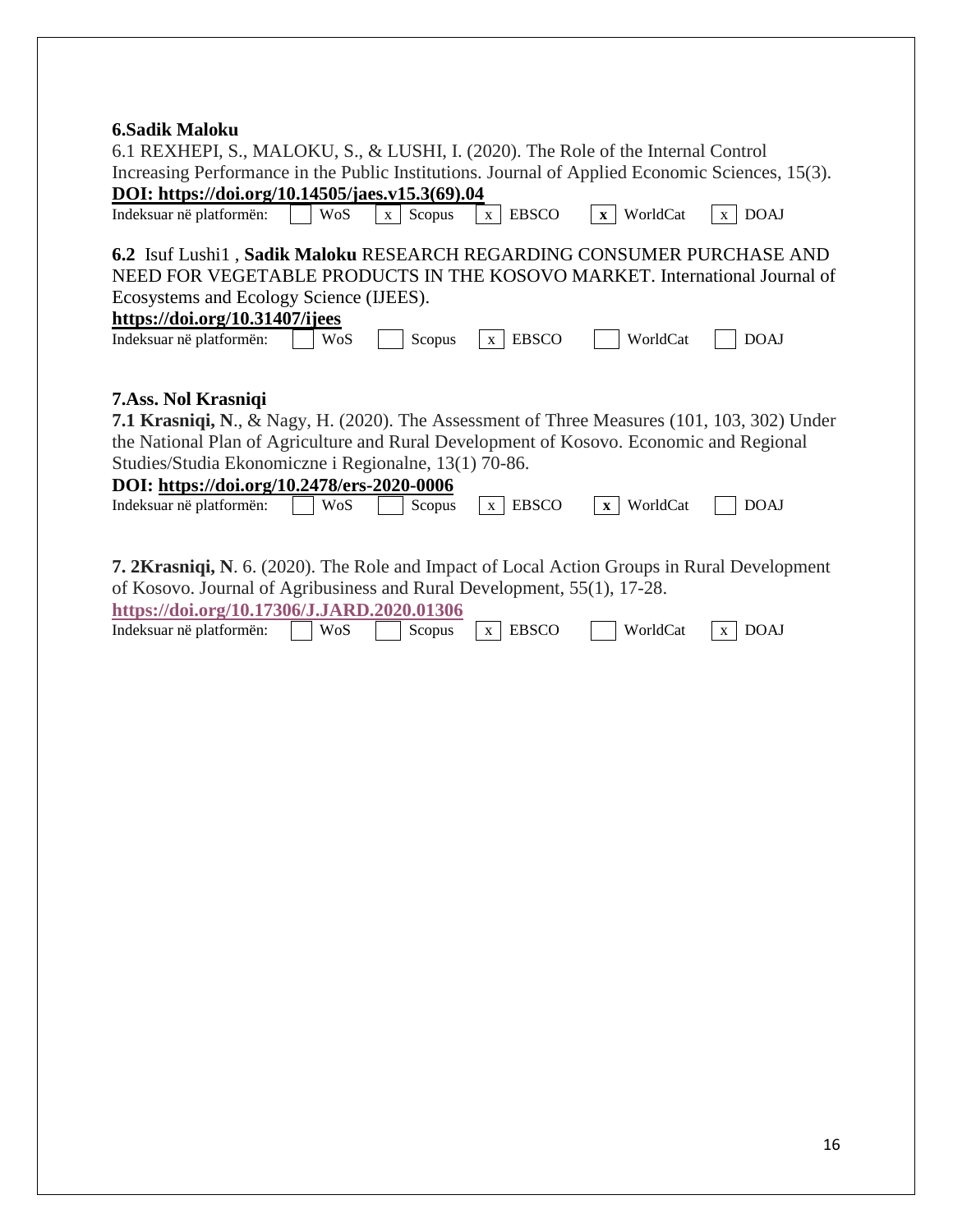# **5. Fakulteti Juridik**

- **Prof. Ass. Dr. Halim Bajraktari**
- **Prof. Ass. Dr. Safet Krasniqi**
- **Prof. Asoc. Dr. Armend Podvorica**
- **Ass. Kastriote Vlahna**
- **Ass. Driola Susuri**
- **Ass. Simeana Beshi**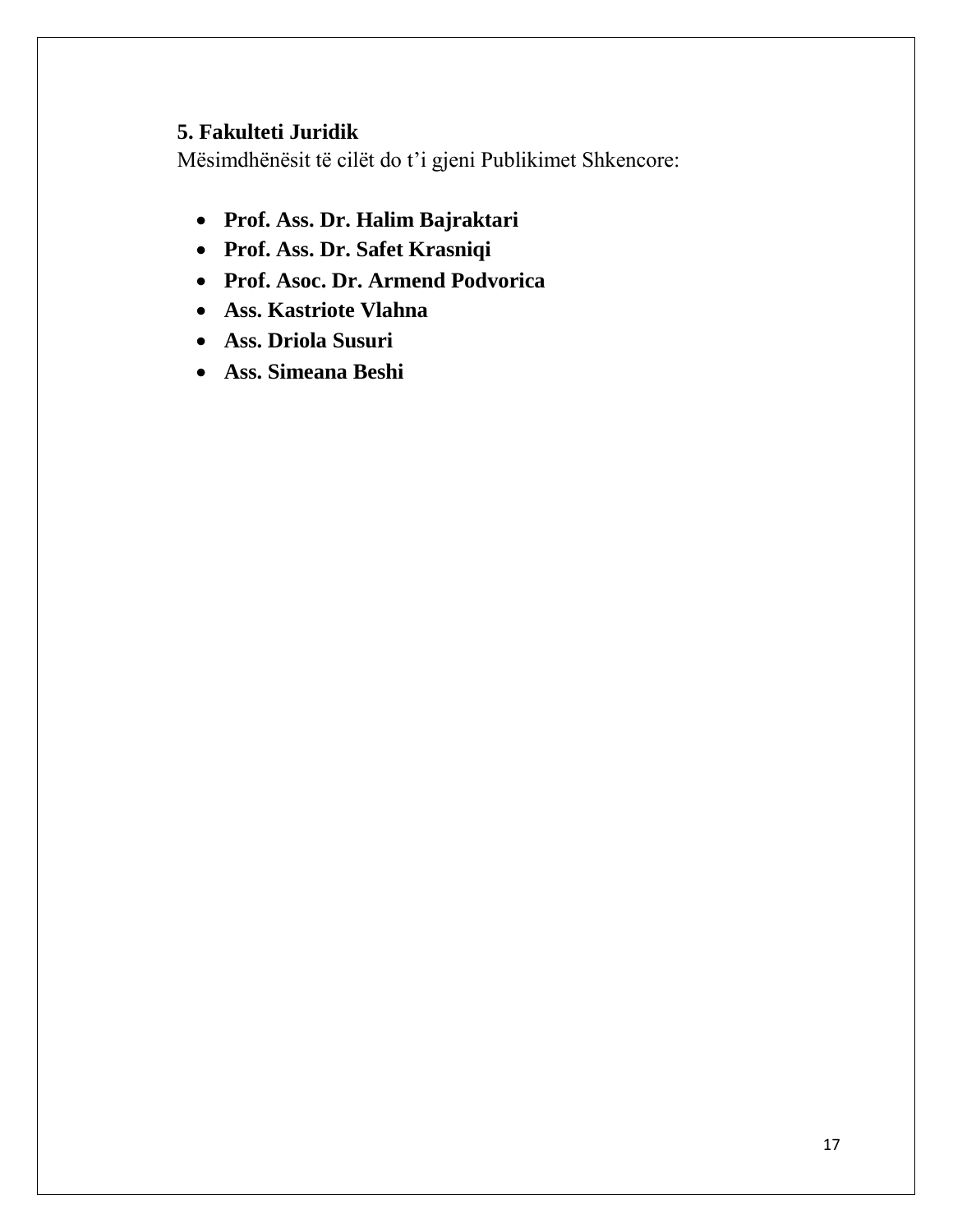## **Fakulteti Juridik**

| 1 Prof. Asoc. Dr.Halim Bajraktari                                                                                                                                 |
|-------------------------------------------------------------------------------------------------------------------------------------------------------------------|
| 1.1 Bajraktari, H. (2020). The Social and Environmental effects of foreign Investment in                                                                          |
| Kosovo. European Journal of Multidisciplinary Studies, 5(2), 45-48.                                                                                               |
| https://doi.org/10.26417/554yvh65a                                                                                                                                |
| <b>EBSCO</b><br><b>DOAJ</b><br>Indeksuar në platformën:<br>WoS<br>Scopus<br>$x$ WorldCat                                                                          |
| 1.2 Krasniqi, S., & Bajraktari, H. (2020). MINORITY LANGUAGES IN                                                                                                  |
| KOSOVO. International Journal of Research-GRANTHAALAYAH, 8(11), 259-265.                                                                                          |
| https://doi.org/10.29121/granthaalayah.v8.i11.2020<br>Indeksuar në platformën:<br><b>WoS</b><br>Scopus<br><b>EBSCO</b><br>WorldCat<br><b>DOAJ</b><br>$\mathbf{x}$ |
| 2. Prof. Ass. Dr. Safet Krasniqi                                                                                                                                  |
| 2.1Krasniqi, S. (2020). LEGAL PROTECTION OF PERSONAL DATA IN THE FUNCTION                                                                                         |
| OF PROTECTION OF HUMAN RIGHTS AND FREEDOMS. International Journal of                                                                                              |
| Research-GRANTHAALAYAH, 8(10), 193-197                                                                                                                            |
| DOI: https://doi.org/10.29121/granthaalayah.v8.i10.2020.1785                                                                                                      |
| Indeksuar në platformën:<br>WoS<br><b>EBSCO</b><br>x WorldCat<br><b>DOAJ</b><br>Scopus                                                                            |
|                                                                                                                                                                   |
| 2.2 Krasniqi, S., & Bajraktari, H. (2020). MINORITY LANGUAGES IN                                                                                                  |
| KOSOVO. International Journal of Research-GRANTHAALAYAH, 8(11), 259-265.                                                                                          |
| https://doi.org/10.29121/granthaalayah.v8.i11.2020                                                                                                                |
| <b>EBSCO</b><br>x WorldCat<br><b>DOAJ</b><br>Indeksuar në platformën:<br>Scopus<br>WoS                                                                            |
| 3. Prof. Asoc. Dr. Armend Podvorica                                                                                                                               |
| Rakaj, A., & Podvorica, A. (2020). Does the State Fail to Protect Defendant Rights in the                                                                         |
| Justice Process? A Case in Kosovo. Sriwijaya Law Review, 4(2), 172-186.<br>Criminal                                                                               |
| http://journal.fh.unsri.ac.id/index.php/sriwijayalawreview/article/view/595                                                                                       |
| Indeksuar në platformën:<br>WoS<br>$x$ EBSCO<br>WorldCat<br><b>DOAJ</b><br>Scopus<br>$\mathbf X$<br>X                                                             |
|                                                                                                                                                                   |
| 4. Ass. Kastriote Vlahna                                                                                                                                          |
| VLAHNA, K., KRASNIQI, D., KRASNIQI, B., & VLAHNA, D. (2020). Arbitration and the                                                                                  |
| Importance of the Arbitration Agreement. European Journal of Educational and Social                                                                               |
| Sciences, 5(2), 160-169.                                                                                                                                          |
| https://dergipark.org.tr/en/download/article-file/1382908                                                                                                         |
| x WorldCat<br>Indeksuar në platformën:<br>WoS<br>Scopus<br><b>EBSCO</b><br><b>DOAJ</b>                                                                            |
| 5. Ass. Driola Susuri                                                                                                                                             |
| <b>D.Susuri,</b> Fighting corruption by justice authorities in Prizren Academic Journal of Business,                                                              |
| Administration, Law and Social Sciences IIPCCL Publishing, Graz-Austria                                                                                           |
| ISSN 2410-3918 https://iipccl.org/?page_id=7801                                                                                                                   |
| Indeksuar në platformën:<br><b>EBSCO</b><br><b>DOAJ</b><br>WoS<br>Scopus<br>x WorldCat<br>X                                                                       |
|                                                                                                                                                                   |
|                                                                                                                                                                   |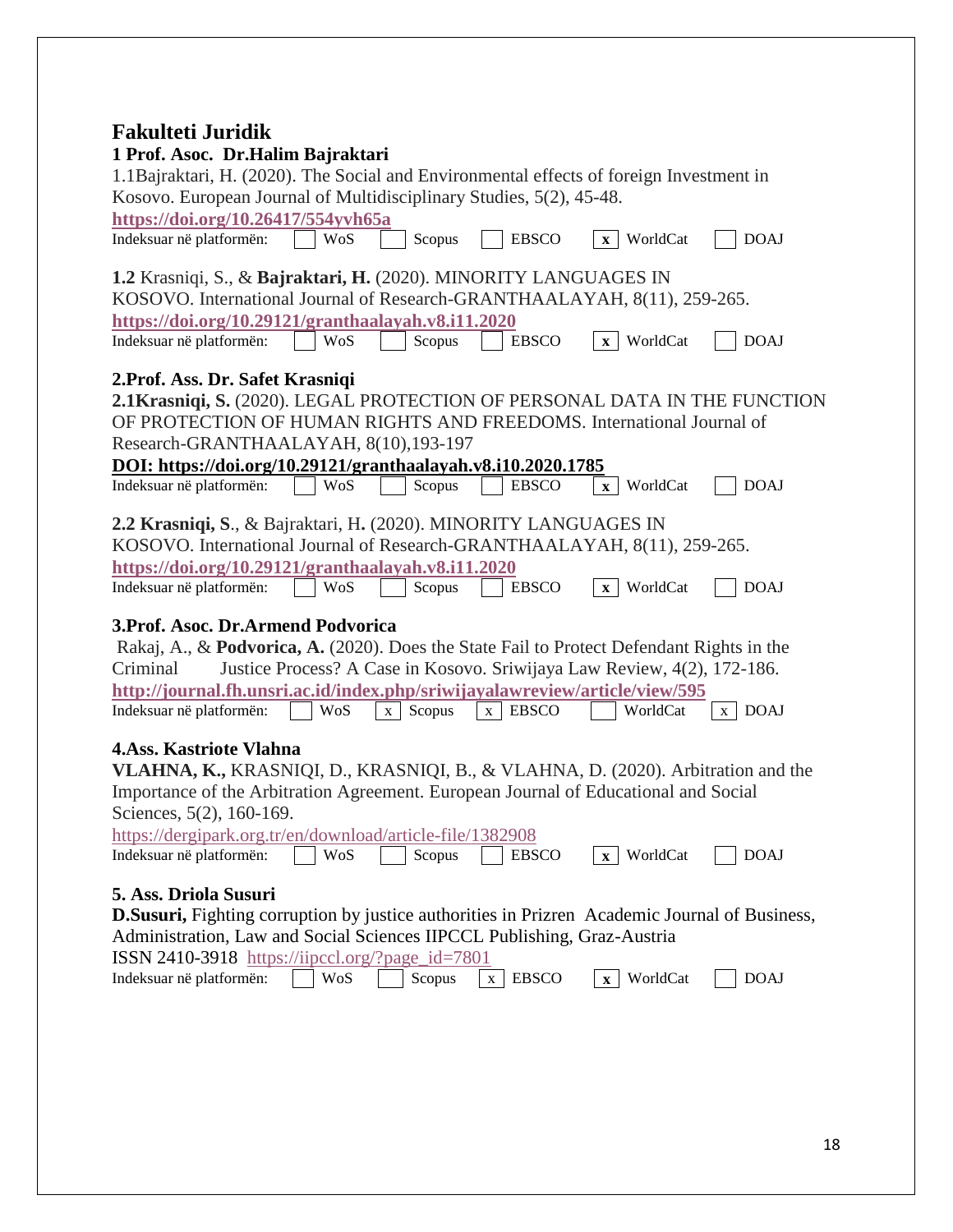### **6.Ass. Simeana Beshi**

**Beshi, S.** (2020). Property Inheritance by Women in Kosovo. In New Approaches to CSR, Sustainability and Accountability, Volume I (pp. 159-171). Springer, Singapore.**DOI https://doi.org/10.1007/978-981-32-9588-9\_9**

| Indeksuar në platformën: | $W_0$ s<br>™ U⊾ | -- | <b>ERSCC</b> | $\mathbf{v}$<br>. v<br>Worldt.<br>`at<br>A | DC<br>W |
|--------------------------|-----------------|----|--------------|--------------------------------------------|---------|
|--------------------------|-----------------|----|--------------|--------------------------------------------|---------|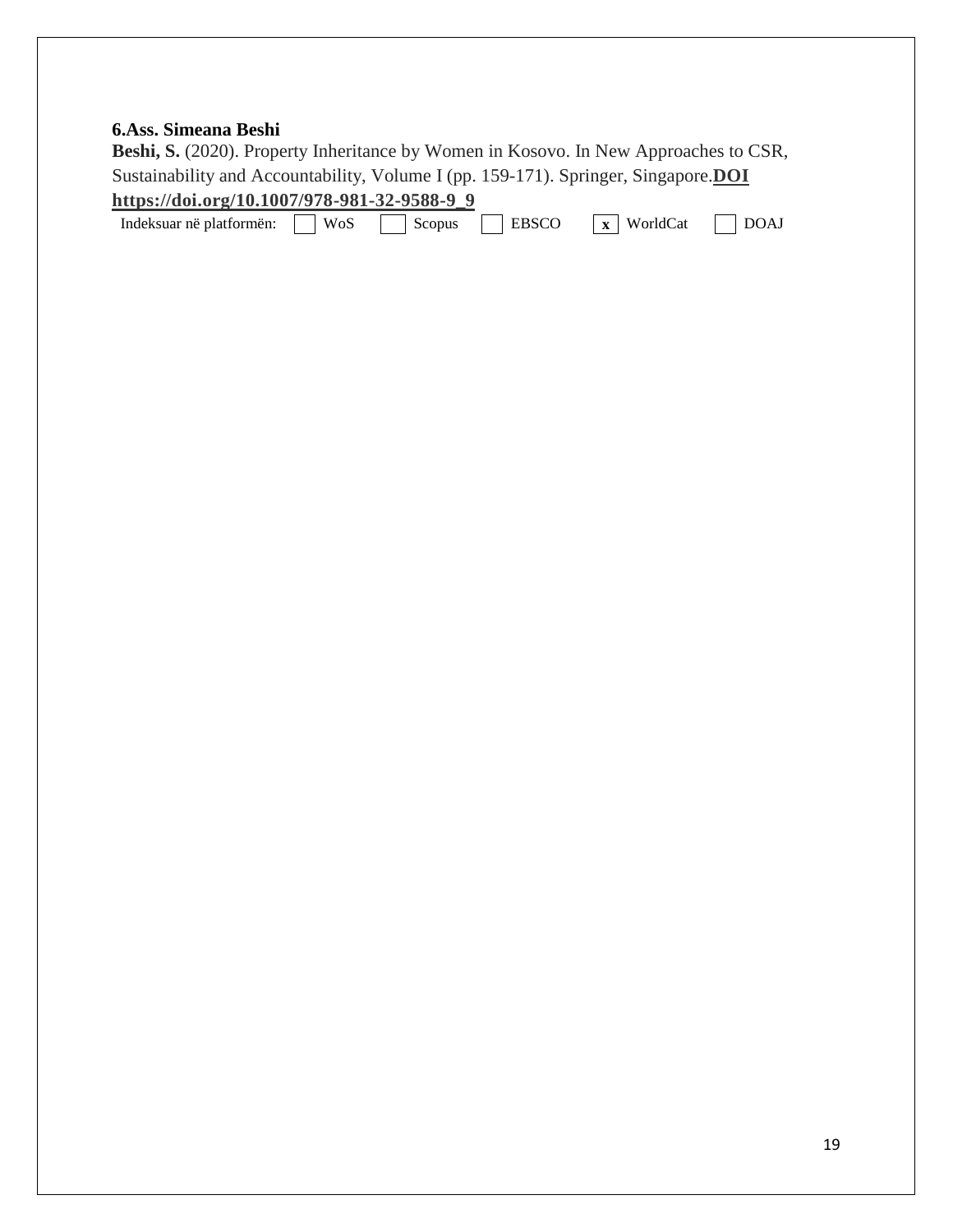## **6.Fakulteti Filologjik**

- **Prof. Asoc. Dr. Flamur Shala**
- **Prof. Asoc. Dr. Shkelqim Millaku**
- **Prof. Ass. Dr. Xhafer Beqiraj**
- **Prof. Ass. Dr. Sejdi Sejdiu**
- **Prof. Ass. Dr. Kimete Canaj**
- **Prof. Ass. Dr. Teuta Kafexholli**
- **Prof. Ass. Dr. Vjollca Dibra**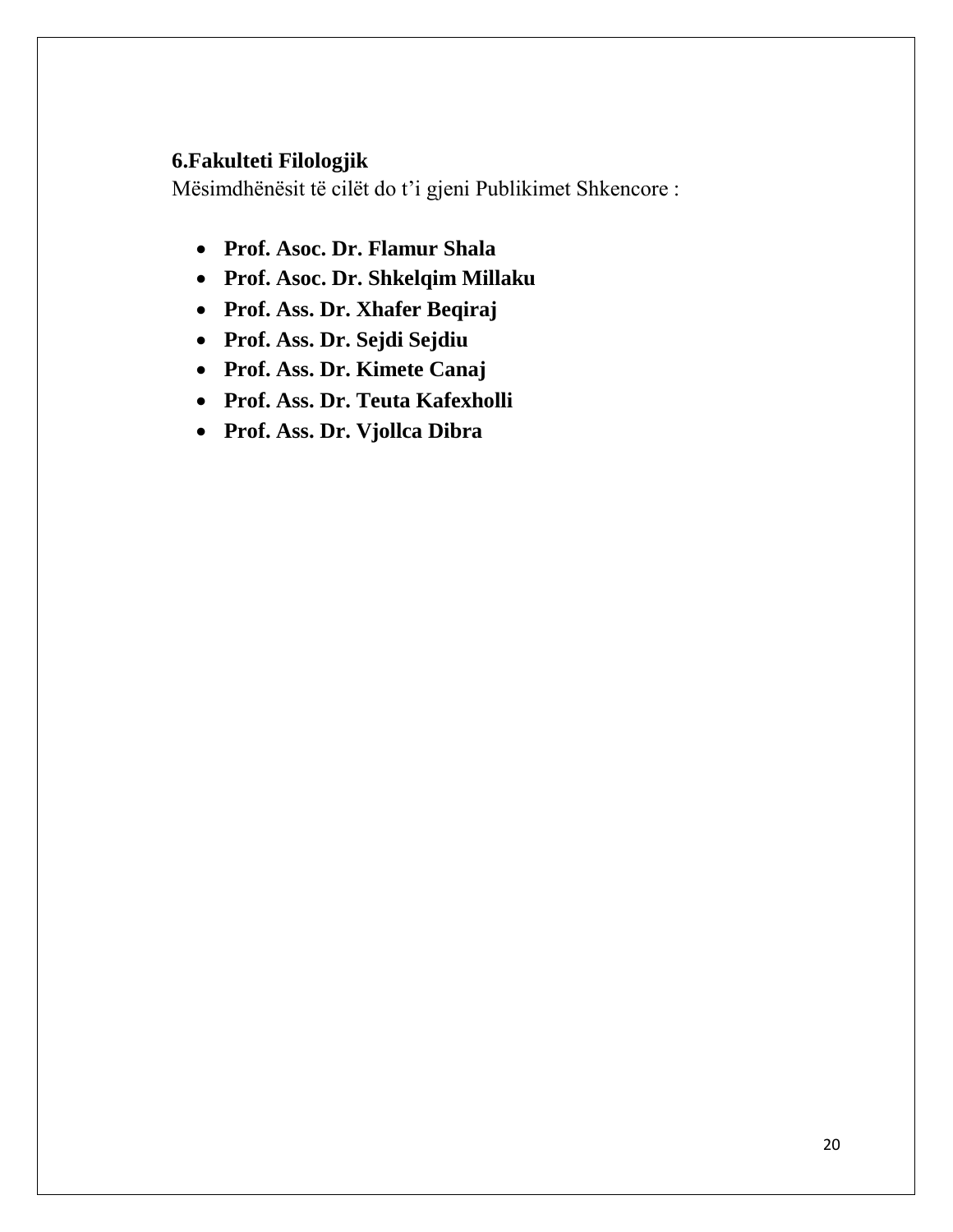# **Fakulteti Filologjik**

#### **1.Prof. Asoc. Dr. Flamur Shala**

Shala, F., & Beqiraj, X. (2020). The Use of Contracted Forms of Albanian Language in Electronic Media Texts. Prizren Social Science Journal, 4(3), 47-51.

**<https://doi.org/10.32936/pssj.v4i3.182>**

Indeksuar në platformën: WoS Scopus x EBSCO x WorldCat x DOAJ

### **2.Prof. Asoc. Dr. Shkelqim Millaku**

2.1 **Millaku**, S. (2020). The Nominal Clauses of English and Albanian Language. European Journal of English Language Teaching. <https://www.oapub.org/edu/index.php/ejel/article/viewFile/3014/5652>

2.2 **Millaku**, S. (2020). The generative compounds of Albanian Language and English. IJO-International Journal of Educational Research, 3(11), 75-93. **<file:///C:/Users/dell/Downloads/83-332-1-PB.pdf>**

2.3 **Millaku**, S. (2020). The Contrast of Direct Object Between Albanian and English Language. Available at SSRN 3583107. **[https://papers.ssrn.com/sol3/papers.cfm?abstract\\_id=3583107](https://papers.ssrn.com/sol3/papers.cfm?abstract_id=3583107)**

2.4 **Millaku**, S., & Topanica, X. (2020). The contrast of Albanian language articles with Balkans and Indo-European languages. IJO-International Journal of Educational Research, 3(11), 37-52. **<http://ijojournals.com/index.php/er/article/view/374/164>**

2.5 **Millaku**, S. (2020). The giant of words-Eric Partt Hamp (November 16, 1920–February 17, 2019). IJO-International Journal of Educational Research, 3(11),**68- 74[.http://ijojournals.com/index.php/%20er/article/view/376/166](http://ijojournals.com/index.php/%20er/article/view/376/166)**

2.6 **Millaku**, S. (2020). Roli i pikësimit në periudhën asindetike (The role of punctuation in the compound (asindentic) sentence). Available at SSRN 3661827. **[https://papers.ssrn.com/sol3/papers.cfm?abstract\\_id=3661827](https://papers.ssrn.com/sol3/papers.cfm?abstract_id=3661827)**

## **3.Prof. Ass. Dr. Xhafer Beqiraj**

Shala, F., & **Beqiraj, X.** (2020). The Use of Contracted Forms of Albanian Language in Electronic Media Texts. Prizren Social Science Journal, 4(3), 47-51. **<https://doi.org/10.32936/pssj.v4i3.182>**

Indeksuar në platformën: WoS Scopus x EBSCO x WorldCat x DOAJ

## 4. **Prof. Ass. Dr. Sejdi Sejdiu**

Global Languages vs. Local Languages in the Era of Globalization [.The International Journal of](https://cgscholar.com/bookstore/cgrn/228/230)  [Communication and Linguistic Studies](https://cgscholar.com/bookstore/cgrn/228/230) ISSN: 2327-7882 (Print) ISSN: 2327-8617 (Online)

**DOI: <https://doi.org/10.18848/2327-7882/CGP/v18i02/47-55>**

Indeksuar në platformën: **WOS** x Scopus **EBSCO** x WorldCat DOAJ